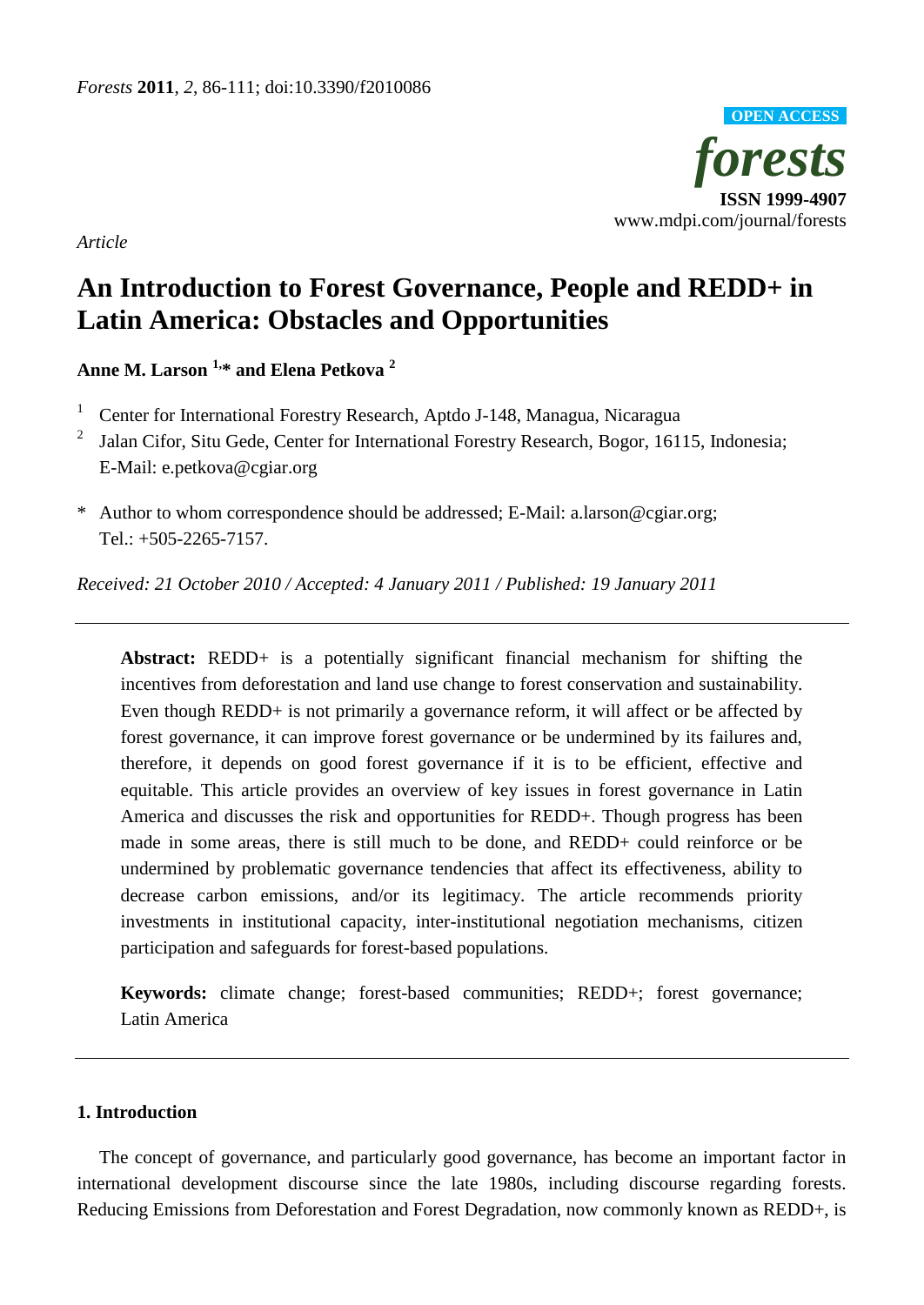a potentially significant financial mechanism for shifting the incentives from deforestation and land use change to forest conservation and sustainability. REDD is defined in the Bali Action Plan, par. 1(b)(iii), as: 'Policy approaches and positive incentives on issues relating to reducing emissions from deforestation and forest degradation in developing countries; and the role of conservation, sustainable management of forests and enhancement of forest carbon stocks in developing countries.' It is therefore an important step towards reducing emissions from land use change, delivering at the same time co-benefits such as biodiversity conservation and poverty alleviation. Even though REDD+ is not primarily a governance reform, it will affect or be affected by forest governance, it can improve forest governance or be undermined by its failures and, therefore, it depends on good forest governance if it is to be efficient, effective and equitable.

Governance has a variety of meanings, and what is 'good' is susceptible to wide interpretation. In some definitions, governance refers primarily to government; in others, to relations between the state and society [1, see also 2]. The World Bank defines governance as 'the traditions and institutions by which authority in a country is exercised'; legality, legitimacy and participation are key attributes of the rules and processes associated with governance [3-5]. In this article we take a broader definition: Governance refers to *who makes decisions* and *how decisions are made*, from national to local scale, including formal and informal institutions and rules, power relations and practices of decision making [6-9]. It also refers to the kinds of decisions that are made and whether they are clear, consistent and comprehensive [10]. Hence good forest governance means decisions are fair, transparent and just, rights are respected, laws and rules are enforced equitably, decision makers are accountable, and decisions are made based on the analysis of what is good for people and forests in general and not personal interest.

The main objective of good forest governance is to ensure forest sustainability, together with fair decision making and benefit distribution. But ecological, economic and social sustainability cannot be achieved through good forest governance alone. For example, if agricultural uses of forests provide higher economic returns, efficient markets may still drive deforestation [11]. Attention only to market efficiency and effectiveness will also fail to achieve resource sustainability. That is, good forest governance alone does not inherently address the drivers of deforestation and degradation. The right kinds of governance reforms across various sectors affecting forests could, however.

Latin American forests are critical for reducing carbon emissions and already attract significant attention in the context of REDD+ (e.g., Norway–Brazil, U.S.–Mexico). REDD+ presents an opportunity to provide the missing economic link, shifting incentives for deforestation and degradation and improving forest governance and sustainability. But REDD+ also risks being shaped by—rather than transforming—existing governance deficiencies. REDD+ funds could line the pockets of a few individuals, place additional burdens on the rural poor and/or fail to diminish carbon emissions. If it is going to succeed, then, finding the practical ways in which forest governance can be improved is top priority. And given the number and diversity of people that depend on and use forests in Latin America, as well as those who convert them to other uses, REDD+ will not succeed without addressing these issues. What are the main governance challenges REDD+ faces? What key governance reforms are needed to ensure its success?

This article provides an overview of forest governance in Latin America, with particular emphasis on challenges in light of REDD+, as an introduction to this special issue of *Forests*. Though REDD+ is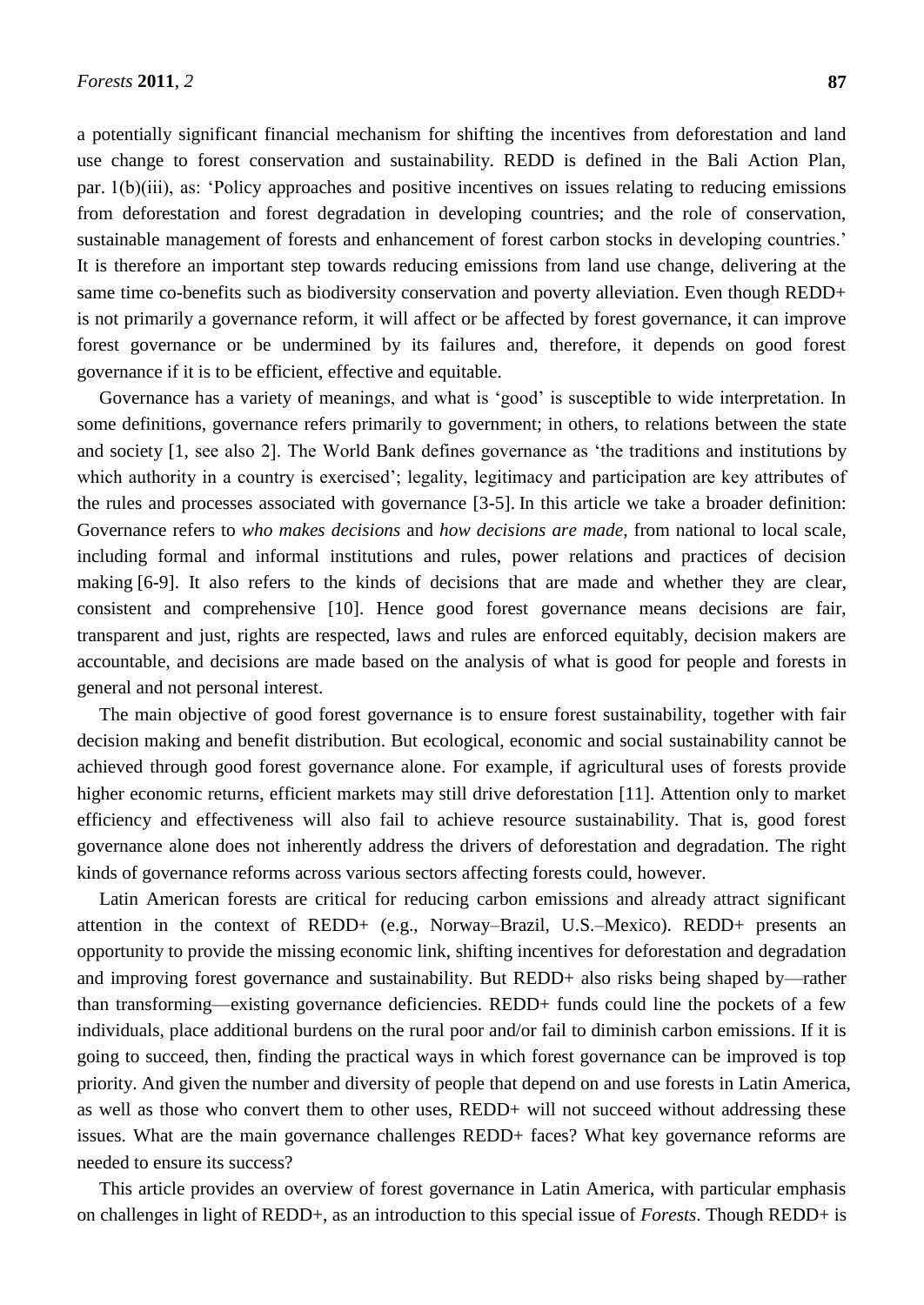partly being designed through a global governance mechanism, this article focuses mainly on governance issues at the national scale. The next section presents a snapshot of Latin America's forests, forest peoples and climate change. Section 3 provides a brief summary of the historical, political and economic roots of current trends and challenges in forest governance in the region. Sections 4 to 10 discuss the central issues in forest governance today as they affect forests and the people who depend on them and the risks and opportunities in relation to REDD+. Section 11 provides a synthesis of the governance reforms needed to ensure the success of REDD+ initiatives and is followed by the conclusions.

## **2. Latin American Forests, Forest Peoples and Climate Change**

The Latin America and Caribbean (LAC) region harbours about 23% of the world's forests [12]. Of that 23%, 90% is in South America and 7% in Mexico; Brazil alone accounts for 52% of the region's forest (and 12% of the world's total). Forest cover declined from 1011 million hectares in 1990 to 964 million in 2000 [13], and to 924 million ha in 2005 [12]. The deforestation rate from 1990 to 2000, at about 4.28 million ha per year, was somewhat lower than the global annual net loss, of 5.11 million ha [14], but rose to 4.7 million annually from 2000 to 2005 [12,15]. Between 2000 and 2005, LAC accounted for 65% of global net loss of forest cover, with 1.2% annual loss in Central America, 0.5% annual loss in South America and a net gain of 0.9% in the Caribbean [12]. Though percent losses were higher in Central America, total deforestation was much greater in South America, where rural population densities are still much lower and land availability is greater. [For more on differences between the two regions, see 16]

Globally over one billion rural people depend on forests to some extent for their livelihoods, the majority of them extremely poor [3]. Latin America's rural population is very poor. According to the Economic Commission on Latin America, which assesses poverty in relation to the cost of a 'basic basket' of goods and services in each county context, 78% of the rural population was poor and 47% extremely poor in 1997, higher percentages than in 1980 in spite of economic growth in the region [17]. Though reliable data is hard to find since most national poverty statistics do not separate rural forestbased from non forest-based populations, there is wide recognition that deep rural poverty and the remaining natural forests tend to overlap [18]. For example, two maps, one from Central America by the Center for the Support of Native Lands [19] and one of the Amazon by the Red Amazónica de Información Socioambiental Georeferenciada [20], demonstrate the overlap between natural forest and indigenous peoples and territories. Though indigenous people are not the only forest-based populations, they are the poorest: Being indigenous increases the likelihood of being poor by 13 times [21]. Other forest-based groups include agroextractive people, smallholder colonists, landless people, informal loggers and medium- and large-scale landowners, all with diverse interests in forests.

Forests have great significance at different scales for a variety of goods and services. Carbon and biodiversity conservation are valued globally, but LAC forests also contribute 13% of global industrial roundwood, 10% of sawn wood and 8% of wood pulp production [15]. Nationally, forests contribute to GDP and jobs as well as a variety of goods and ecosystem services. According to data from the Food and Agriculture Organization (FAO) [22], the GDP contribution of forests in the LAC region was 1.9% in 2006, almost double the world average of 1%, and the forest sector accounted for 0.7% of total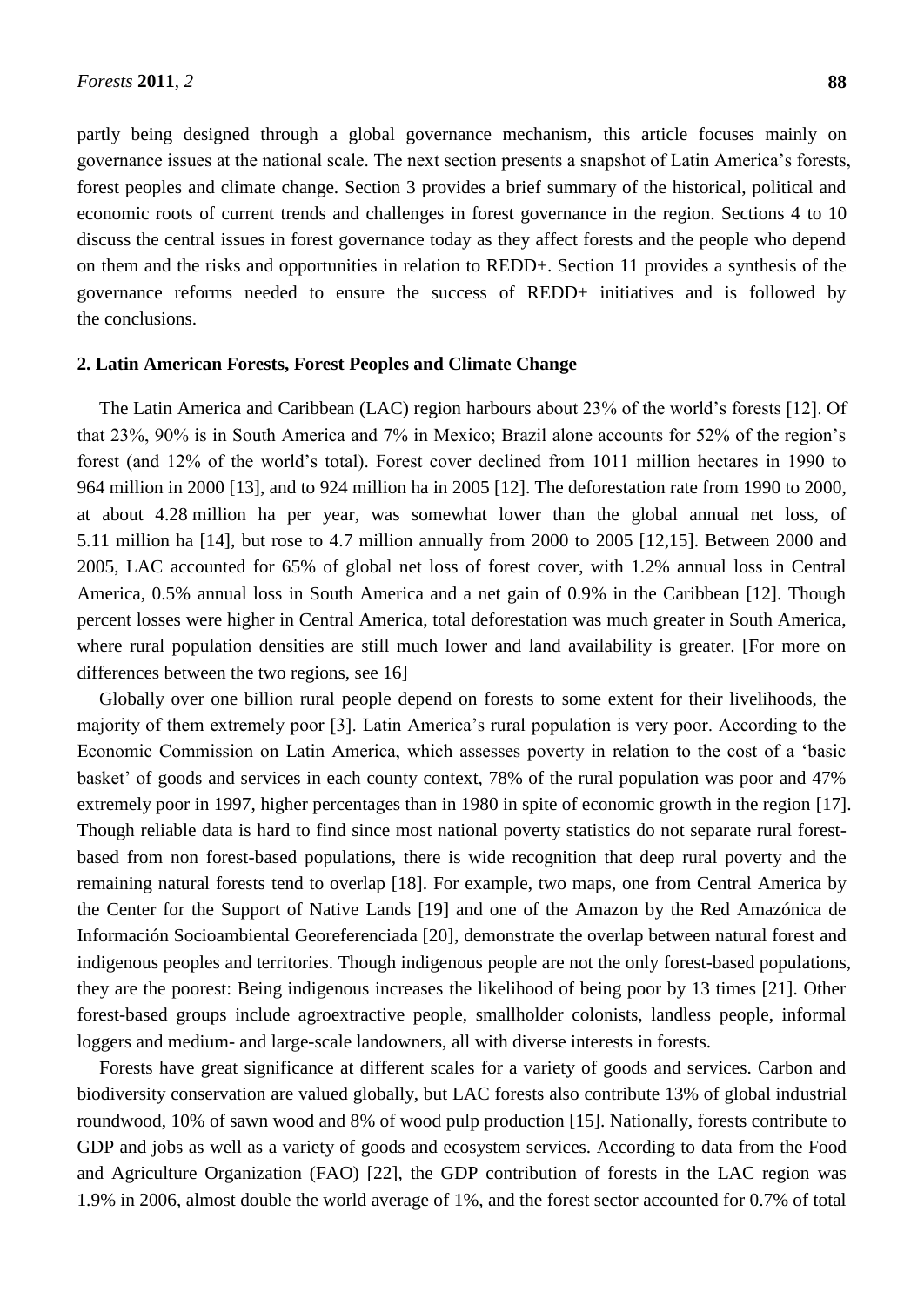employment (about 1.5 million jobs), particularly in logging, wood products and pulp and paper [15]. Actual contributions are higher than these figures demonstrate, however, because national accounts fail to include the informal sector or the positive externalities of forests [15]. Even small contributions can be significant for local livelihoods. For example, an analysis of a national rural survey in Mexico demonstrated that natural resource income, though relatively small, played a significant role in reducing poverty and inequality [23]. At local or landscape scales, forests also provide important ecosystem services and, for many communities, may represent historical, cultural and spiritual values.

The effects of global climate change have already been felt in the region and are likely to affect forests further. According to the Intergovernmental Panel on Climate Change, observed effects include climatic variability and an increase in extreme events, as well as important changes in precipitation and some increases in temperature [13]. Under future change scenarios for three time-scales (2020, 2040 and 2080), temperatures in the region are expected to increase between 1 and 6 degrees C, millions of people will experience water stress and 'significant species extinctions' are predicted. Savannas are expected to replace tropical forests in the eastern Amazon and central and southern Mexico [13,15]. The potential result is a downward spiral of decreased forest cover, declining rainfall, higher temperatures and dryer conditions and an increased risk of fires [15].

Land use changes have exacerbated degradation. Latin America is responsible for 4.3% of global greenhouse gas (GHG) emissions, almost half of which, according to some studies in the region, result from deforestation [13]. In the Amazon basin and parts of Central America, the main driver of deforestation is the expansion of capital-intensive agriculture and cattle ranching; in dryer and more populated regions, the main drivers are forest fires and population pressure [24]. In 2005, the FAO predicted that 18 million ha of forest in South America and 1.2 million ha in Central America would be converted to pasture and livestock production by 2010 [13].

At the local level, forests support the livelihoods of the most vulnerable populations. At the national level, they contribute to jobs, GDP and development; they provide ecosystem services and maintain temperatures that are important irrespective of the forests' location. And at the global level, their value for controlling GHG emissions is critical. These considerable pressures on Latin American forests and their value at multiple scales present a serious challenge for forest governance and highlight the need for solutions.

#### **3. The Roots of Current Governance Conditions**

Forest governance arrangements determine how the central questions regarding forests, livelihoods and sustainability have been answered to date—and how they will be answered under REDD+ schemes. These questions include which forests should be used for what and by whom, and what strategies will be adopted, if any, to stop or slow deforestation and forest degradation and to enhance carbon stocks. Institutional relationships, policies and development patterns with deep historical roots shape current decision making practices. These, together with existing pressures and demands on forests, will influence REDD+ in Latin America and determine its ability to effectively reduce carbon emissions.

The current conditions and challenges in forest governance have emerged from a history of policies and practices that have shaped the political and economic relationship between the state and both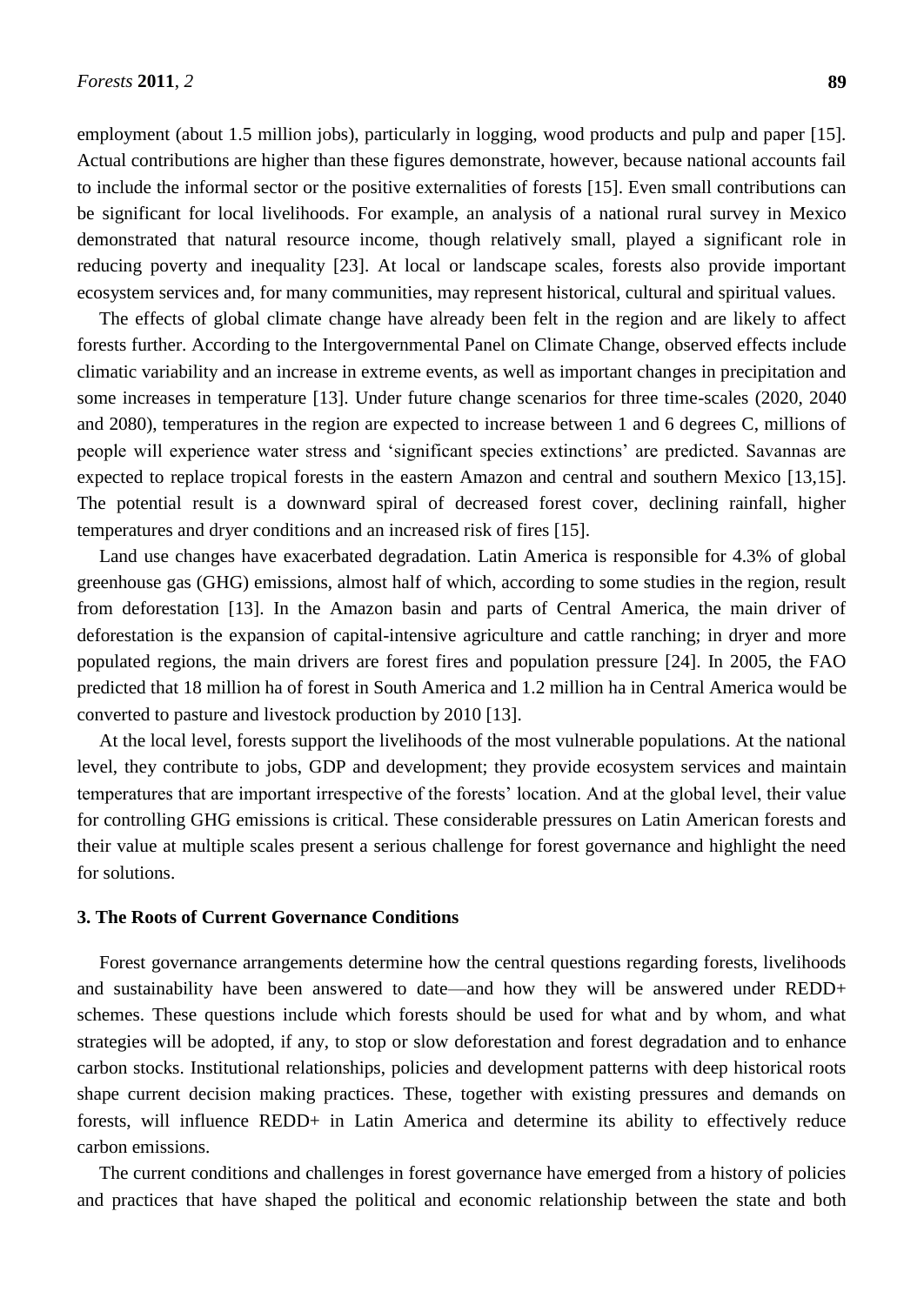forests and forest peoples. Whilst governance has made important progress in some respects, challenges are embedded in a set of structural problems that cannot be easily solved, including low education levels, poverty and clientelism, but fundamentally decisions over forests have depended primarily on the relative power of the respective interest group and the economic rather than the environmental benefit. Meaningful policy reforms have had positive impacts in some cases, but there is important room for further progress. This section examines the historical evolution of forest governance in Latin America and the roots of the key problems it faces today.

In the past century, Latin America's forests have had much lower population pressures than much of Asia and Africa, and economic development has been primarily based on other natural resources, particularly agriculture, mining and petroleum. Forests were useful sources of an apparently endless supply of timber, but primary interest was in other resources such as rubber during periods of high demand and subsoil resources like minerals and petroleum. Production in these areas generally revolved around enclaves that did not often lead to long-term development or even permanent settlements.

Forests were mostly important as a supply of land. As in many other parts of the world, into the late 20th century, much of Latin America's forests were seen as unproductive lands available for the taking. For example, as recently as 1977, a report by the InterAmerican Development Bank (IDB) referred to Nicaragua's forests as 'idle resources' that could be put to productive use through conversion to agriculture or pasture [25]. Throughout Latin America, forests were the land banks for planned colonization or settlement programs that were organized as part of agrarian reform policies, and colonists were encouraged or required to clear them. Hence, until recently, deforesting the land was seen as a measure of invested labor [26] that demonstrated the 'social use of land' and was often a requirement for obtaining legal title. Underlying this process was the concept that 'work constituted a basis for ownership, rendered visible through land clearance' [27,28]. Even when titles have not been forthcoming, land markets have commonly arisen around cleared areas as buyers purchase these labor investments, known as *mejoras* (improvements), even if they cannot legally purchase the land itself.

The pattern of development based on natural resources reinforced, and was reinforced by, a social system that placed top priority on land ownership as a source of wealth and prestige. The colonization of forest land was tied both to the expansion of *latifundia* (large landed estates or ranches) into these regions and to the needs of small farmers and peasants who were pushed out of more desirable areas. Extensive ranching was a common way to claim large tracts of land, and the movement of agricultural frontiers has often involved a combination of dynamics resulting in the conversion of forest to pasture.

Though large areas of the region's forests have been home to indigenous people historically, their land claims had little effect on economic development policies due to the status and treatment of these populations. Indigenous policies after independence were initially aimed at annihilation, then forced removal to reservations, and, finally, to *indigenismo*, which aimed 'to transform Indians into undifferentiated citizens'; this policy was broadly adopted by 1940 and is still predominant in laws enacted as recently as the 1980s [29]. Indigenous lands and the natural resources on and under them were claimed by the state and given in concession to private companies.

The mid to late 20th century in Latin America was also marked by the prevalence of centralized states in the context of authoritarian regimes. The return to democratically elected governments paralleled the increasing recognition globally of the importance of forests and forest conservation and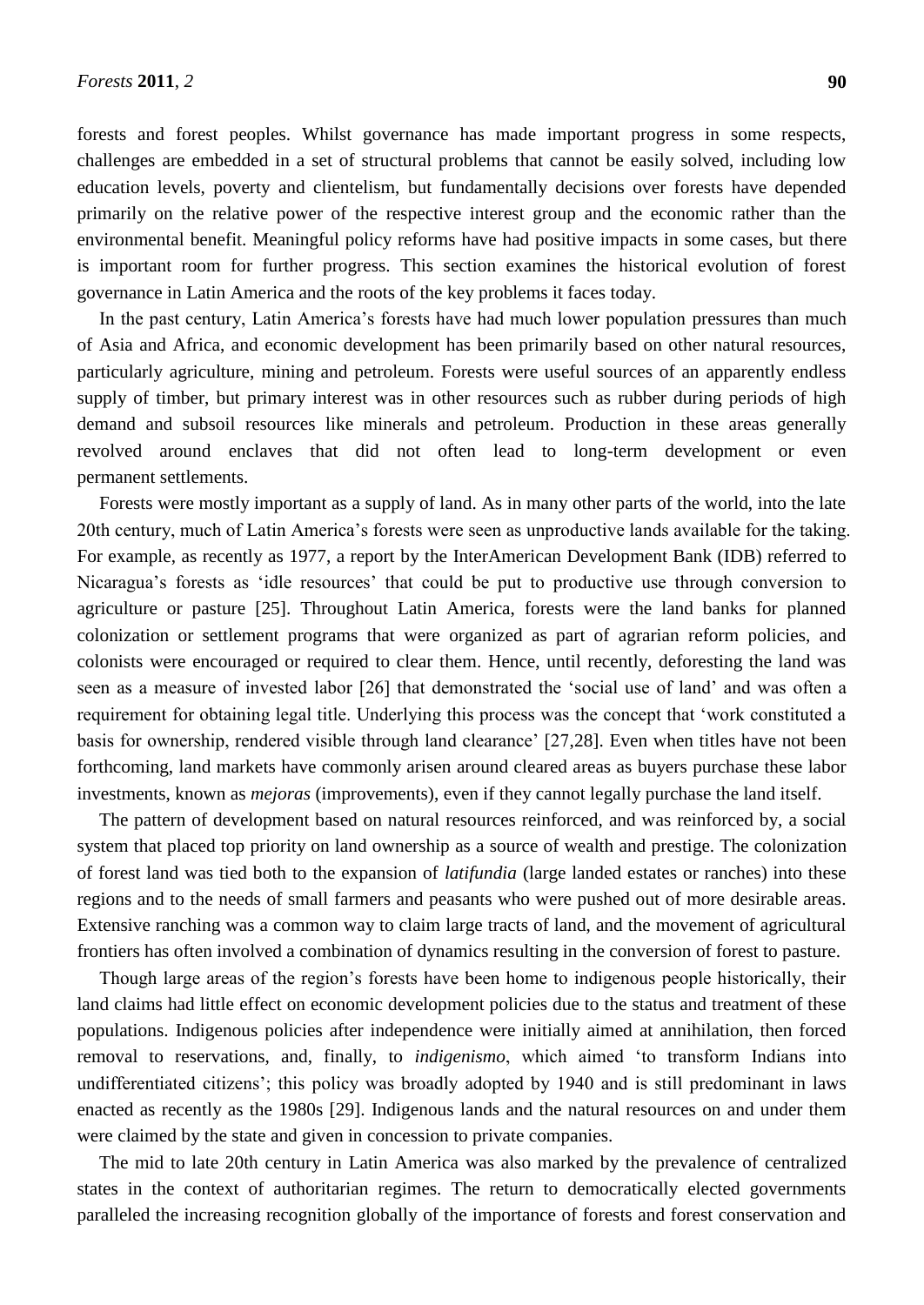the rise of the international movement for indigenous rights. These important new dynamics converged with new ideas in development, such as Agenda 21, approved at the 1992 UN Conference on Environment and Development in Rio de Janeiro, which pushed 'sustainable development' onto the international stage.

The shift toward democratic governance in the region went hand in hand with the promotion of decentralization policies, which were aimed at increasing the role of local governments in state administration and 'bringing the state closer to the people' [30]. Conservation interests brought to international attention the importance of forests and biodiversity conservation, resulting in a series of policies aimed at creating protected areas and integrating conservation and development. Indigenous people won unprecedented recognition in international spheres and began to win important rights at home, particularly to their ancestral territories, often forests. They sometimes worked together with conservation organizations, but also found themselves in conflict with these groups over rules and restrictions on resource use.

At the same time, macroeconomic policies were changing the role of the state in Latin American development. By the mid 1980s, economic structural adjustment policies forced state downsizing and the contraction of fiscal spending. In much of the region, existing state-led agrarian reforms were replaced with market-based reforms and an emphasis on modernizing cadastres and land registries. The market, rather than the state, was to become the main driver of economic development.

This brief history provides the context for understanding the central problems in forest governance today. The institutional arrangements for state forest administrations in Latin America have often reflected the primacy of agriculture over forests and the failure to address forests as more than a source of timber and land. These agencies tend to be weak, underfunded and overly bureaucratic, regulating logging permits rather than forests. They are faced with—and sometimes part of—vested interests in forests and forest lands that are deeply rooted and sometimes highly conflictive.

#### **4. Forest Governance in Latin America: Risks and Opportunities for REDD+**

The next six sections address central aspects of forest governance in Latin America today and their relation to REDD+. Though the issues addressed here are highly interrelated, the first three look more through the lens of *who* makes decisions, while the last three focus somewhat more on *how*. Both aspects, of course, are relevant to *what* decisions are being made regarding forests. For each issue, we discuss the current situation in Latin America and both risks and opportunities for REDD+ in light of current governance dynamics.

Section 5, 6 and 7 examine scales of decision making, discussing, in turn, central government institutions, decentralization and devolution. Who makes decisions under REDD+, and the relationship among entities from central to subnational and local scales, has implications for the kinds of policies and projects that are implemented and the distribution of benefits and burdens. REDD+ ups the ante on decision making: It offers an unprecedented source of funds, either through a global REDD+ regime, multilateral or bilateral partnerships or both, to support the kinds of decisions that may not even have been considered previously, such as aligning policies that affect forests across sectors and scales.

Sections 8, 9 and 10 explore three issues affecting how decisions are made: The forest bureaucracy, corruption and illegal logging and citizen participation. Decision making in forestry should presumably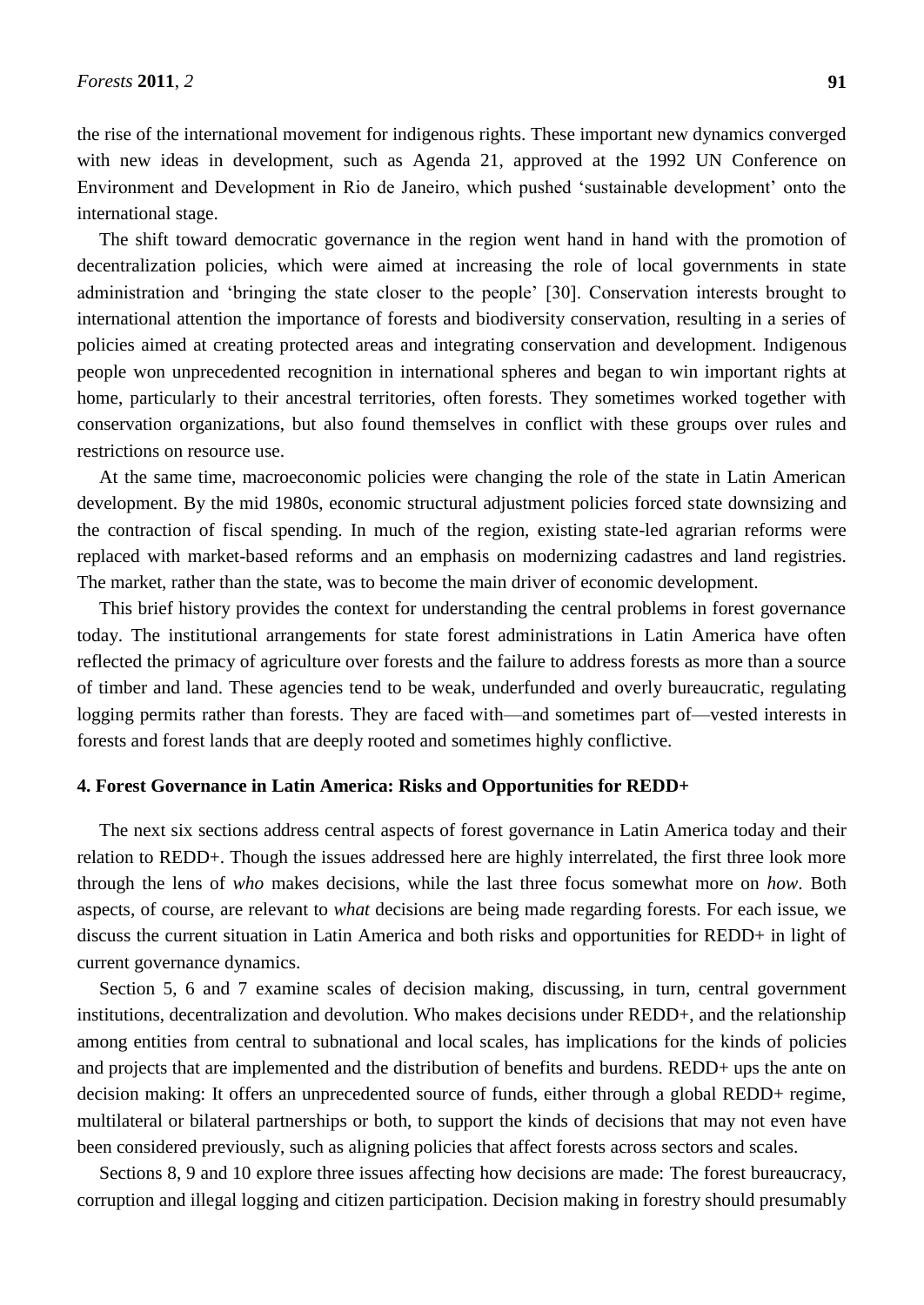be based on an informed understanding of the relevant natural and social problems and opportunities facing forests. Yet, as mentioned earlier, good forest management has been overshadowed historically by decisions and practices dominated by the economic and political concerns of different interest groups. If these problems are not addressed, they could undermine the potential benefits of REDD+.

### **5. Central Government Institutions**

Though important new strategies have been promoted to support conservation with livelihood benefits, central government institutions involved in forests are often divided by sector or subsector and fail to integrate policies on forests. In particular, forest policies and institutions have little relation to the many other central government institutions and policies that *affect* forests. Overcoming this problem is one of the most important opportunities offered by REDD+.

Up until 1990, state forest administrations were normally located under the ministries of agriculture [24], but today they are more often semi-autonomous bodies responsible for the planning and supervision of forest management (usually logging) under environment ministries, which define, implement or enforce broader forest policies [24]. In the past two decades, these entities together have adopted a variety of policies, schemes and instruments to foster conservation and sustainable forest use. For example, a few countries have promoted payments for environmental services (PES) and other forest financing schemes [31] or community forestry initiatives (CFEs) [32]. Nevertheless, these have often emerged less through broad governance reforms and supportive state policies and more through specific project approaches (though Mexico is an important exception) [32]. Boscolo *et al.* [31] argue that to have broader appeal throughout Latin America, the 'attractiveness of the forest sector … and its institutions' has to improve.

In particular, policies arising mainly from forest and environment agencies are largely insufficient for a more integrated approach to forests and forest management for multiple values. Such an approach is dependent not only or even primarily on decisions by forest agencies but also by agencies—usually far more powerful—with mandates on policies affecting forests. Therefore other central agencies such as Ministries of Agriculture or infrastructure, central banks or Ministries of Finance have a key role to play in ensuring an integrated approach to forests. In fact, the decisions with some of the highest impacts are often made at the presidential level.

These decisions involve investments in macroeconomic and trade policies, roads and other infrastructure, and policies regarding agriculture, land tenure and so on. For example, globalization and macroeconomic policies such as trade liberalization and structural adjustment have stimulated deforestation in lowland Bolivia, due to dramatic increases in investments in industrial production of soy, wheat and sorghum [33]. These and other macroeconomic policies adopted by LA governments opened a competition between global and domestic markets for food, fiber and biofuels and forests. In addition, biofuels targets set by the EU, United States, Brazil and others, although based on environmental concerns, may have unpredictable direct and indirect impacts on forests as they are likely to require more and more land [34], (see Box 1 and Figure 1).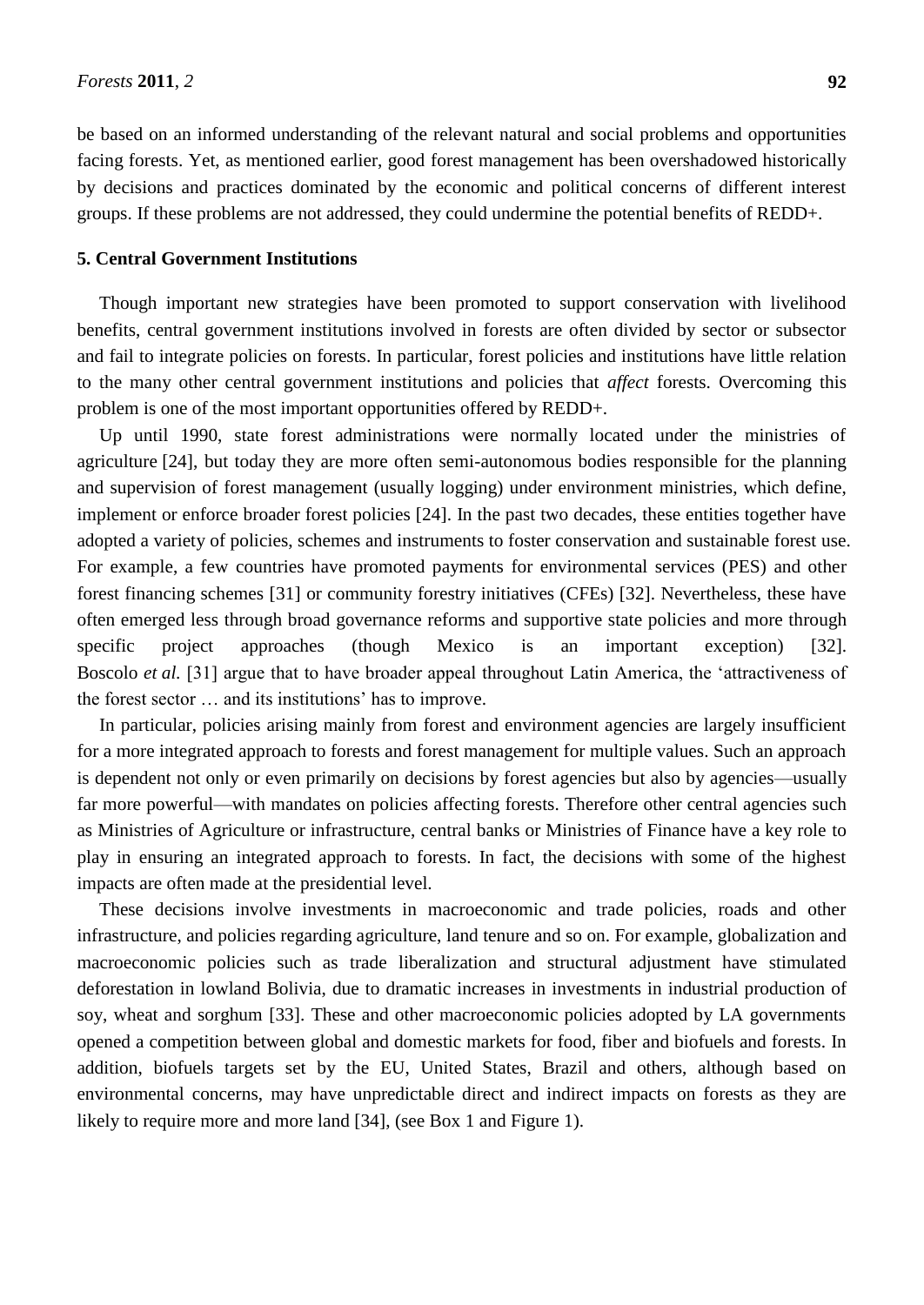#### **Box 1.** The potential impact of biofuels expansion on forests.

The demand for biofuels highlights the complexity of the issues facing climate change mitigation efforts, whereby attempts to address fossil fuel use on the one hand (to lower C emissions) may promote deforestation on the other (causing higher C emissions and promoting the loss of other forest values). Figure 1 shows that currently land suitable for biofuel crops such as rape or oil palm or soya, is either occupied by forests (in red) or by agriculture (in yellow). Only a relatively small area of the land suitable for each respective crop in Latin America is actually available for its cultivation. The least land is available for oil palm. The implication is that an expansion of oil palm, as well as other crops to a lesser degree, will either replace forests and lead to deforestation or replace other crops on agricultural lands, or both [34]. Hence, policies in other countries and regions spur global markets, which in turn can lead to deforestation in unexpected ways.

**Figure 1.** Current uses of land suitable for biofuel crop expansion in South America. Source: [34,35].



Land speculation and forest clearing for pasture have also been driven by infrastructure developments, particularly roads, combined with fiscal incentives and credit policies, promoted by central agencies other than environment ministries [36-38]. Recent reforms in Brazil demonstrate a more integrated approach that aligns lending, land use, and market policies, to address specific drivers of deforestation (see Box 2). It provides an example of an approach aiming to preserve forests but not limited to the forest sector.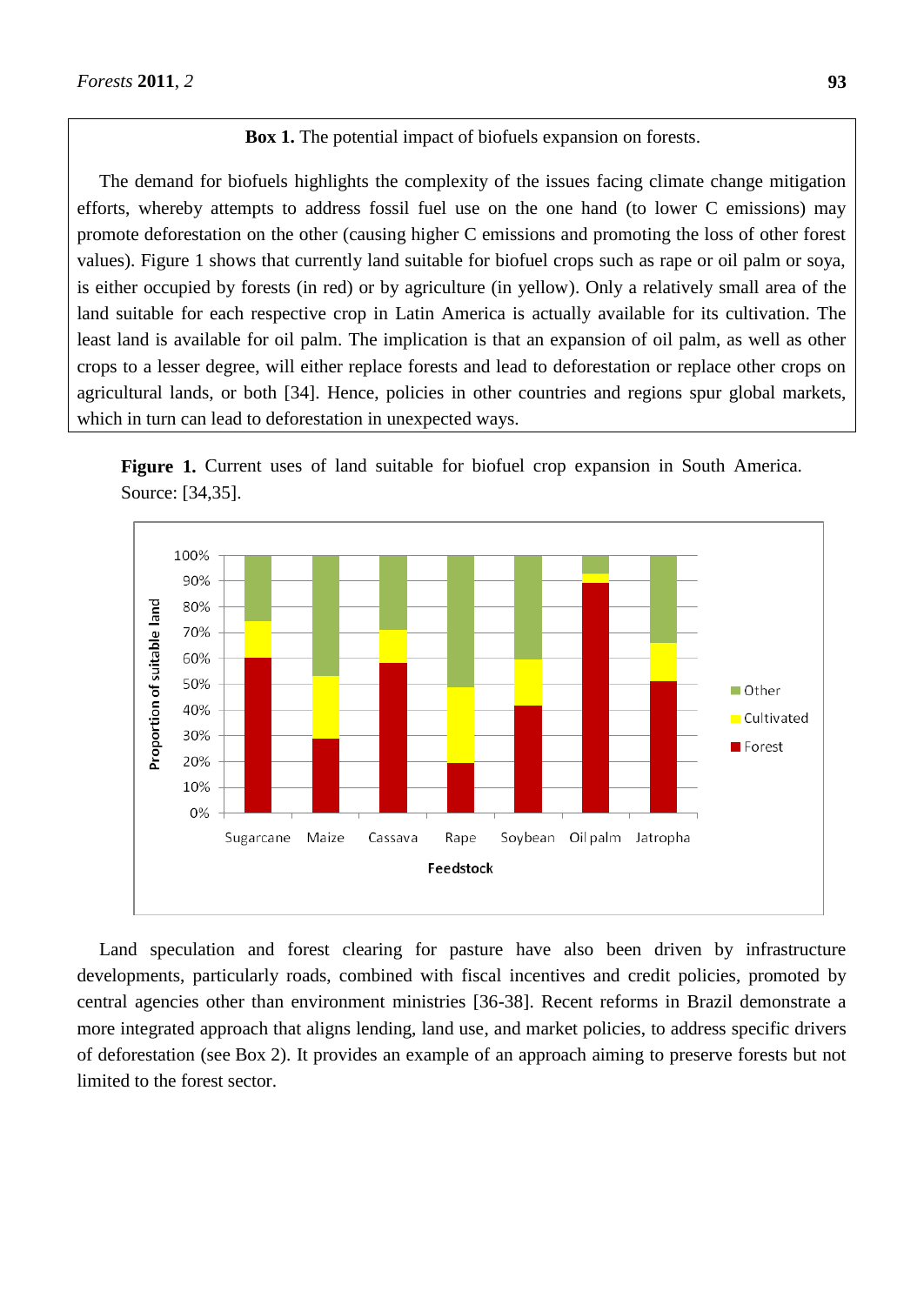**Box 2.** Policies to curb deforestation in Brazil.

Brazil adopted a series of policies to address drivers of deforestation, including [39]:

 Farmers who apply for a bank loan must provide evidence that they are in compliance with a 1980 law limiting the amount of forest that can be cut on any parcel that is brought under cultivation, varying from 80% in the *cerrado* (savanna woodland) to 20% in Amazonia (humid tropical forest).

 An earlier provision that allowed farmers to deforest one parcel and meet the forested quota on another at a different location led to considerable abuse, so the provision has been removed.

 A two year moratorium was introduced in 2006 to stop the purchase of soya grown on land deforested after that date in the Amazon. The moratorium was extended to mid 2010 and expanded to include properties of less than 100 ha.

Farmers face increasing pressure to register their properties, which facilitates monitoring.

**Risks and opportunities for REDD+.** Addressing competing economic incentives for forest clearing—whether market or policy based—is one of the most important opportunities offered by REDD+. REDD+ is fundamentally a financial mechanism that can make forest conservation and sustainable management an economically attractive alternative to forest clearing or to degradation through unsustainable use. Performance-based payments provide an important incentive to demonstrate success.

REDD+ can potentially be a framework for a broad assessment of the root causes of deforestation and forest degradation and comprehensive political and economic responses by national governments. REDD+ could strengthen and increase the capacity of forest and environment institutions and provide an opportunity and an incentive for intersectoral and multiscalar coordination and problem solving, across agriculture, infrastructure and macroeconomic policy institutions. Arrangements for the management and resolution of intersectoral conflicts, for assessment of trade-offs between development objectives or different actors' interest and for alignment of policies across sectors are needed, combined with a clear government priority to support forest sustainability.

If REDD+ policies only emerge from a forest or environment ministry without corresponding commitments from decision makers in agricultural and economic ministries, results will be partial at best. Without an integrated approach to all aspects of development and markets affecting forests, gains through reduction of carbon emissions through policies in one sector will be counterbalanced by losses through incentives for deforestation and degradation in another.

## **6. Decentralization and Local Government**

The issue of who makes decisions about forests not only involves central level coordination but also decision making across scales. Decentralization policies have been promoted throughout Latin America in recent decades, as mentioned above, as an important element in the return to democratic government regimes. Policies reintroduced or established systems for the democratic election of subnational and municipal governments, promoted some autonomy at these levels and institutionalized citizen participation (discussed below). REDD+ can be designed and implemented centrally or in a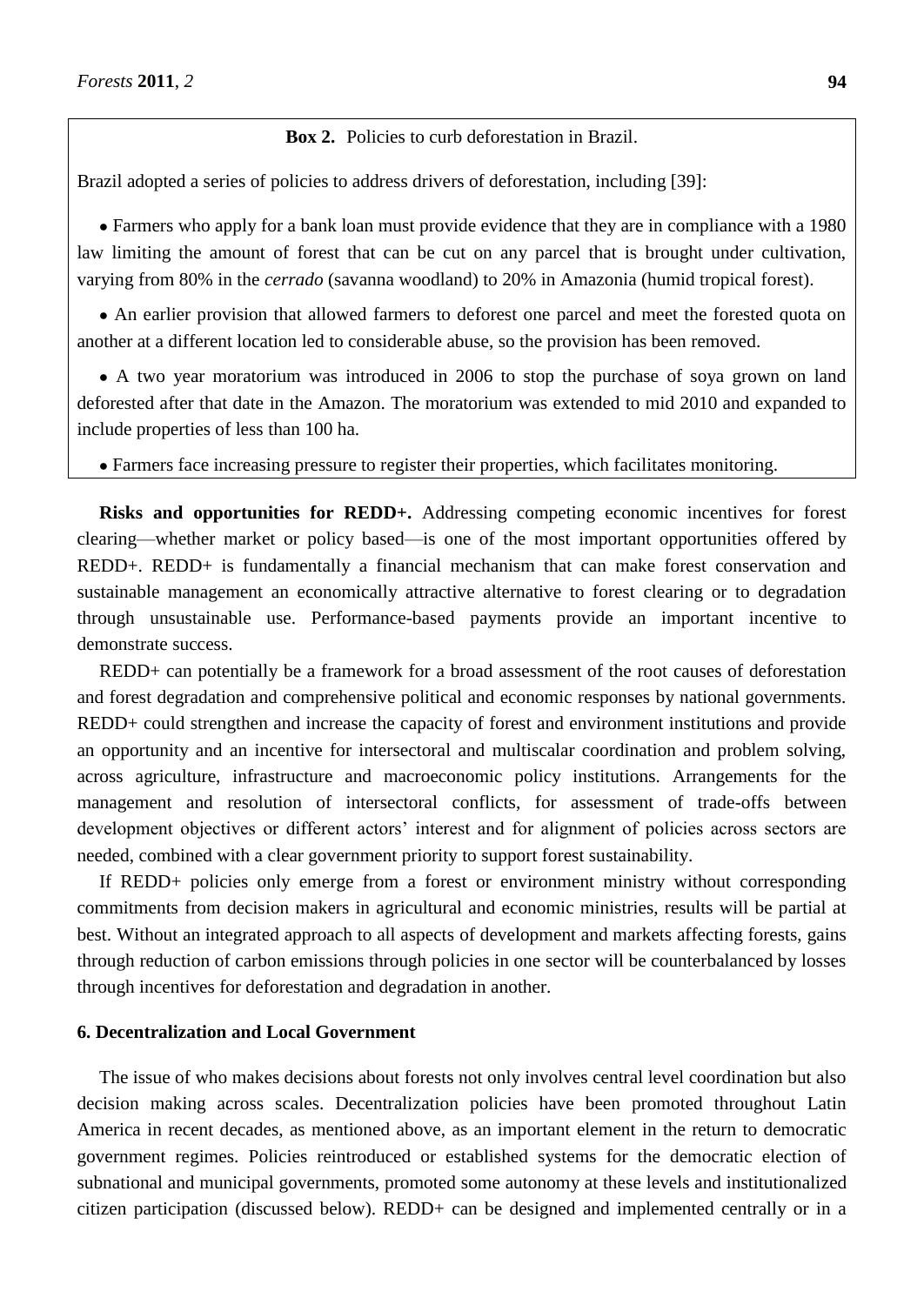variety of ways that take advantage of or promote decentralized entities, such as through nested approaches [40]. Irrespective of the distribution of power and responsibilities across scales, REDD+ will require that these roles be clearly defined, without competing or contradictory mandates, and that processes for resolving competing interests are in place.

Decentralized decision making has been promoted with extensive democratization discourse, yet the results in practice have been mixed. Subnational and local governments have not necessarily been effective, accountable, representative or responsive to citizens, but one important aspect of the problem is that decentralization has not often been implemented effectively. In his review of five different analyses of political decentralization in the region, Mitchell [41] reaches the pessimistic conclusion that 'national parties and political bureaucracies may try strenuously to maintain centralized control'.

Decentralization in the forestry and environment sectors specifically has been even more recent and tentative; it has suffered from similar problems of ongoing centralized and somewhat opaque control of decision making. In fact, it has both advanced and receded, depending on the specific negotiation at hand, often in the same country at the same time [42]. A study of forestry decentralization experiences in Bolivia, Brazil, Guatemala, Honduras and Nicaragua found that where powers were being decentralized at all, this was being conducted on a case-by-case basis by contract—a strategy that runs the risk of maintaining decisions at the central level in practice [42,43].

Decentralized approaches, however, are important for understanding forest dynamics at local and regional scales and identifying effective solutions. For example, Pacheco *et al.* [16] develop a typology of five economic actors that each shape Latin America's forest landscapes differently and respond in distinct ways to market dynamics and public policies. They argue that a single policy approach—to making sustainable forest management or conservation a more attractive economic alternative—will not work for all. Adaptive approaches that take into account local realities and dynamics can be best designed and implemented at subnational level, suggesting the importance of some degree of decentralization for REDD+.

**Risks and opportunities for REDD+.** Some people have suggested that the way in which REDD+ is developing—with demonstration activities already underway while the global framework and national policies are still under negotiation—presents an important opportunity for 'bottom-up' design; these diverse models of 'learning by doing' could significantly shape the global agenda [44]. A recent study found that 31 of 100 identified demonstration projects were located in the Amazon, and 12 in Central America and the Caribbean [45], suggesting that the LAC region will have important experience to contribute.

The decentralized implementation of at least some REDD+ policies and projects provides the opportunity for local input into design and better targeted solutions. REDD+ readiness should be judged by whether several conditions regarding subnational governments are met:

Clear mandates of national and subnational governments in regard to REDD+. The most important role of subnational governments could be to ensure that REDD+ policies and projects reflect and are adapted to local realities and needs.

Clear and adequate distribution of REDD+ funds, according to mandates.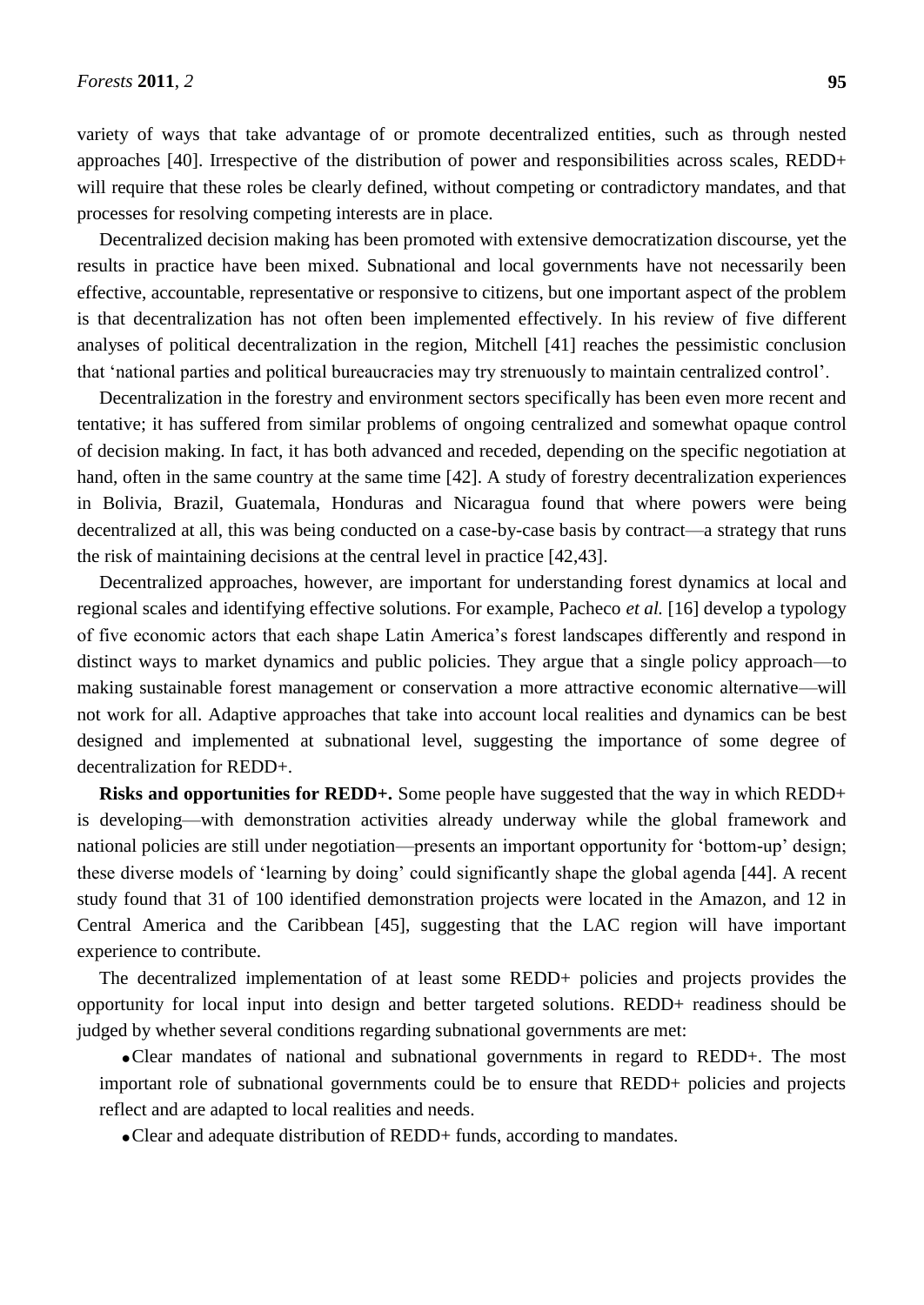A significant investment will be needed to build subnational government capacity so that they can adequately adapt REDD+ design to local realities and to ensure these governments' downward accountability for the use of the REDD+ resources allocated to them.

At the same time, central organization and oversight would permit greater attention to the national policy environment and some of the most important indirect or larger-scale drivers of deforestation and degradation. It would also permit greater attention to the control of leakage. Various researchers agree that neither fully centralized nor fully decentralized options are ideal [46,47], but given the resistance of central entities to decentralizing decision-making powers, effective decentralization in general may depend on the capacity of local governments to fight for and take advantage of decentralized spaces—or 'demand from below' [48,49].

### **7. Devolution and Local Forest Rights**

The rules, regulations and processes defining forest governance are intimately related to forest tenure, or property rights, as these rights define who has what use and decision-making rights over forests and forest resources [50]. REDD+ success requires clear forest tenure rights and depends on obtaining the support of people living in forests to reduce carbon emissions.

At least until recently, the state has usually maintained the ownership of forests and forest resources and the right to grant concessions with or without the consent of people living in or near those forests. This is still true in some countries, under at least some tenure regimes, and it is almost universally true for subsoil resources such as minerals and petroleum. It is also true for conservation. A study of 88 Global Environment Facility (GEF) biodiversity projects in Latin America found that 81 projects supported state protected areas 'that imposed restrictions on access and use by indigenous and local peoples' [51].

Yet, the situation is changing. Land tenure policies granting new rights to forest-based communities, the creation of forest user groups and various types of co-management arrangements, as well as the promotion of community forestry [32], have recognized the role of local people and communities in forest management. Most importantly, many people living in Latin America's forests—particularly indigenous peoples and traditional communities—have sought the formal recognition of their rights based on ancestral or other land claims [52]. Today, a quarter of LAC forests is owned by these communities and another 8% is designated for their use [53]. In particular, indigenous peoples in several countries have obtained titles to large forested territories. This represents an important shift in decision-making rights about forests, from the state to communities or local people, at least in theory.

This policy shift, however, is incomplete. A study of tenure reforms aimed at strengthening community rights in seven subnational regions in Bolivia, Brazil, Guatemala and Nicaragua found that rights granted on paper were often weakened by the loss of rights to competing actors during demarcation and other implementation processes [54,55]. Almost all reforms have faced resistance, ranging from foot dragging and backtracking by some state entities charged with implementation to competition for land and resources with the state, colonists and a variety of other actors [56-59]. Though international agreements such as the United Nations Declaration on the Rights of Indigenous Peoples, and sometimes national legislation, protect the right to free prior and informed consent (FPIC), traditional knowledge and equity of benefits, these provisions are not always applied in practice. The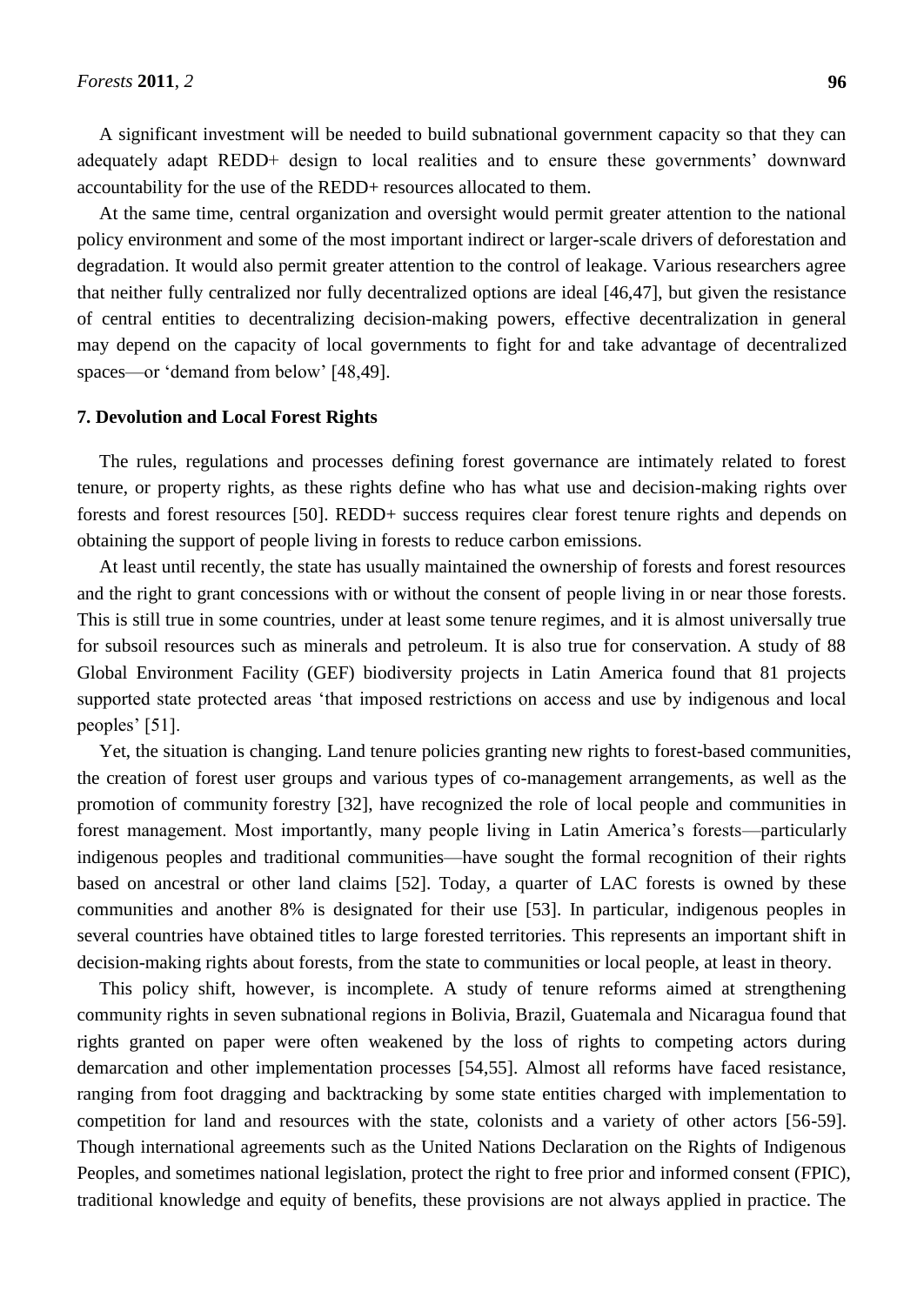result is a lack of clarity regarding forest rights, or conflict in practice even if rights appear clear on paper.

**Risks and opportunities for REDD+.** Grassroots and indigenous organizations have raised concerns or even directly opposed REDD+ as they fear that their rights will be undermined by more powerful actors, as has happened in other cases [60]. Even if land and forest tenure rights are secure, carbon rights have still not been clarified and may be obtained by outsiders or usurped by political leaders.

REDD+ requires clear and secure rights and exclusion of those who cause deforestation and degradation. This is an opportunity to clarify and secure rights (and associated benefits and responsibilities related to C emissions reductions) of people living in forests and thus engage them in REDD+ for both their benefit and the benefit of the forests. By doing so, REDD+ will gain their support—and therefore its legitimacy. It could consolidate new large indigenous territories [52], avoid conflict and operate in a stable and supportive environment. The reverse—failure to protect the rights of forest-based peoples—is likely to lead to increased conflict, opposition and even the sabotaging of carbon reduction efforts.

## **8. State Forestry Bureaucracy**

Forest and environment agencies are likely to lead the implementation of national REDD+ initiatives and be responsible for operating various implementation systems, such as approving and overseeing projects, establishing reference levels and rules for compliance, designing and overseeing monitoring and reporting systems, and others. The relocating of forest administrations in a number of countries to environment ministries has often been accompanied by broader reforms. Some countries completely restructured their forestry services in the 1990s (e.g., Bolivia, Guatemala, Mexico, Peru). Others have done so more recently (e.g., Honduras).

One area of state forest administration that has improved significantly is forest statistics and information. New forest inventories have been completed in four Central American countries (Costa Rica, Guatemala, Honduras, Nicaragua) and are underway in four South American countries (Brazil, Ecuador, Peru, Uruguay) [61]. Online information systems have been created in numerous countries, including Mexico, Nicaragua, El Salvador, Colombia, Peru, Bolivia and Panama. An evaluation of the results in the last four countries found them to have 'significantly contributed to increasing country capacity to collect and analyze trustworthy forestry information' [62]. Nevertheless, questions have been raised about the accuracy of forest inventories, but perhaps even more important, ITTO [24] reports that the 'findings have rarely been used, either by forest operators for the detailed planning of their logging or by the forestry services for issuing logging licenses.'

The move of forest agencies to environment ministries places a stronger emphasis on conservation, but the shift is insufficient, and little has changed in the overall emphasis on timber, excessive bureaucracy regarding logging and the tendency for both environment and forestry agencies to impose unnecessary and sometimes unrealistic rules and regulations on forest-based populations. Rather than manage forests, forest bureaucracies tend to manage permits. Today, logging in the vast majority of natural forests in Latin America requires management plans [24], which were created to avoid unsustainable practices based on scientific principles. Nevertheless, they have often become simple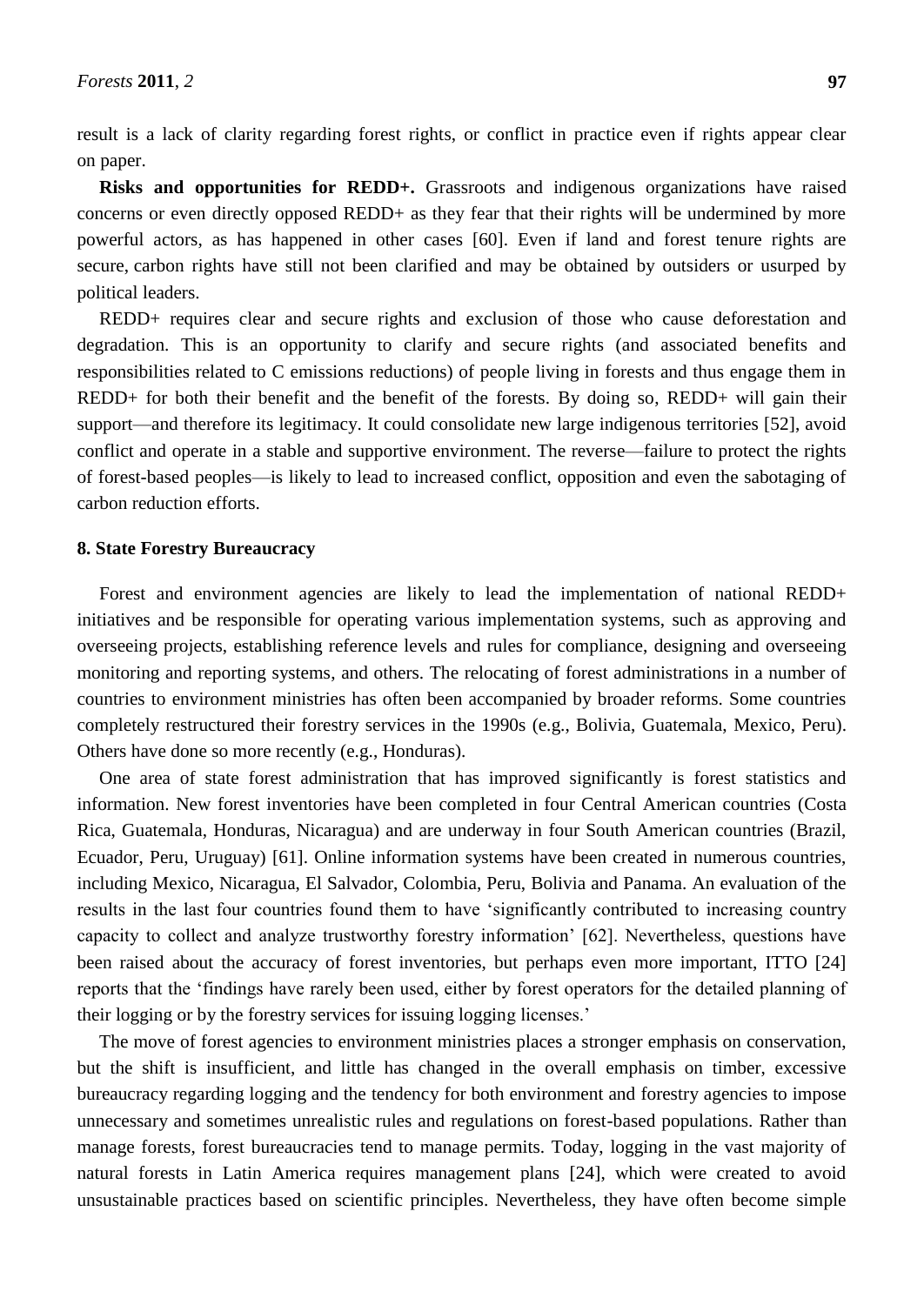bureaucratic prerequisites. In fact, they may represent the epitome of an over-burdening bureaucracy. Before the new Forestry Law was passed in Honduras in 2007 (Forestry, Protected Areas and Wildlife Law, Decree 98-2007), for example, obtaining a logging permit involved 20 actors, 53 procedures and 71 different steps, and took an average of three to four months; in Costa Rica, the process required 11 actors, 31 procedures and 34 steps and could take up to 1.5 years [63]. Procedures that are difficult, time consuming and costly for private companies often present insurmountable barriers for communities and smallholders. In Bolivia, approval has been known to take over two years for a community management plan [58]. In Brazil, attempts to simplify regulations have also been fraught with bureaucracy for smallholders and communities [64].

In addition, laws and regulations tend to be inadequate, contradictory and leave substantial maneuvering room. They may exist only on paper—either because they are not enforced or are not enforceable. Though it is broadly recognized that some kind of regulation is needed to guarantee the future of the world's forests, it is apparent that many regulations serve less noble purposes, including maintaining government jobs and authority and favoring elite actors [65,66], or rent-seeking and corruption [67]. Excessive bureaucracy also makes non-forest activities more attractive and provides incentives for forest conversion or to avoidance of the law [68].

With regard to communities living in forests, both forestry and conservation agencies may impose rules and regulations without having a clear understanding of existing or customary practices related to forests. In Guatemala, conservation-inspired restrictions, such as those placed on sheep farming, firewood use and the use of *pinabete* (*Abies guatemalensis* Rehder), a highland pine species popular for Christmas trees, appear to affect the poorest families most, forcing them to bear the costs of protection without offering any alternatives or compensation in return [69,70]. In Nicaragua the sudden imposition of a logging moratorium led to losses of over \$ 28,000 for the most prominent community forestry organization in the country [56].

**Risks and opportunities for REDD+.** REDD+ requires substantial, accurate information, including comparable uniform standards, in order to monitor carbon stocks and compliance with agreements. Forest agencies will have to improve by necessity their capacity to generate data and information to demonstrate performance under a REDD+ regime. However, there is an opportunity to combine expert data with participatory monitoring and to produce information that can be also used in decision-making and by constituencies other than the government. REDD+ funding can—and inevitably will—strengthen forest agencies' focus on forest conservation and shift away from their current emphasis on timber extraction. REDD+ could provide an opportunity to overhaul policies, laws and regulations associated with forests. The design of this legal framework will require new capacities and innovation. In this sense, it can re-invent forest agencies and transform them into true guardians of the forests and their multiple values.

Yet there are also risks. The emphasis on carbon emissions under REDD+ could also lead to bureaucratic management that parallels that of logging permits rather than promoting the multiple values of forests. Complex and time-consuming regulations mean transaction costs for REDD+ are likely to be high and it may not be competitive with other forest uses. And complex rules may remain on paper and have no relation to what is happening on the ground. Narrow, top-down decisions to try to bring about the changes in behavior required for carbon emissions reductions may fail to take into account local variation and to distribute burdens and costs equitably. Traditional, long-standing links to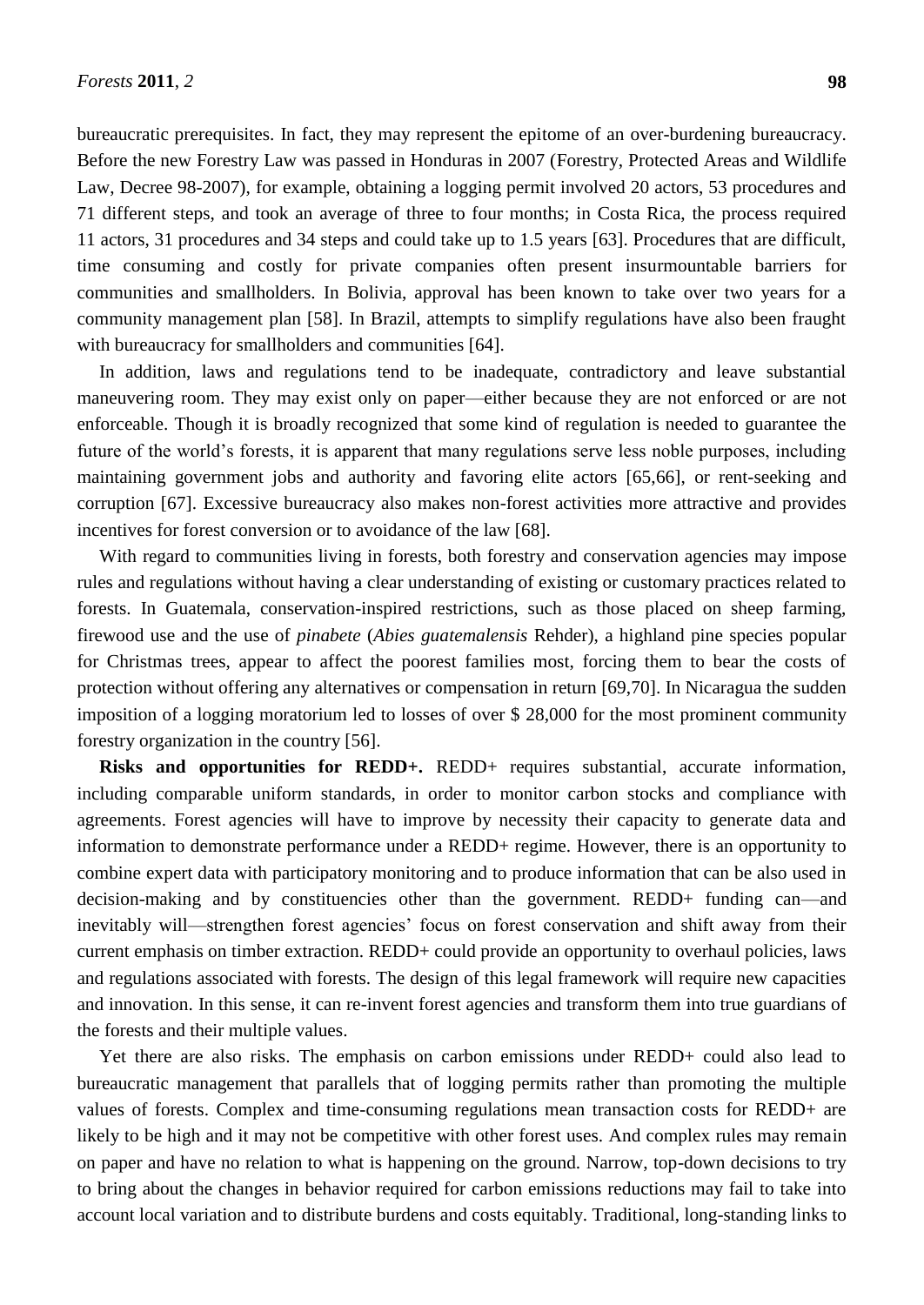logging concessionaries as well as an institutional culture focused on extraction may create conflicts, tensions and resistance inside agencies, which will be detrimental to REDD+ in several ways. First, officials may resist and undermine innovative policies, rules and activities in support of REDD+. Second, some timber concessionaries may use their connections in the forest agencies to gain advantage from REDD+ at the expense of others. And finally, resistance and opposition inside the agencies may make them ineffective and unable to deliver on commitments.

## **9. Corruption and Illegal Logging**

Good forest governance means that laws and rules are enforced equitably. Corruption and illegal logging, and particularly the vested interests behind them, foster bad governance and obstruct efforts to promote sustainable forest practices. They pose both direct and indirect risks for REDD+ by facilitating degradation and creating opportunities for elite capture or diversion of REDD+ funds.

According to the World Bank, the annual cost of illegal logging globally was over US\$10 billion in 2006, and annual losses in government revenues totaled about US\$ 5 billion. The 'failure of forest governance—characterized by illegal logging, associated illegal trade, and corruption—undermines… attempt[s] to achieve sustainable economic growth, social balance and environmental protection'; illegal logging depends on corruption, hence linking law enforcement capacity and expertise in the forest sector with efforts to fight corruption and money laundering generally can reduce forest crime [71].

Corruption also ensures elite capture, which occurs through both legal and illegal forest activities. Thus it places a heavy burden on the poor who pay the most for it, both in terms of absolute numbers and as a share of their income. Better rule of law is associated with increased income [72,73], hence illegal logging and corruption are obstacles to improved income for local people and poverty alleviation. Time series data, from 1996 to 2008, for the World Bank's Control of Corruption indicators found that the ten Latin America countries studied (Brazil, Bolivia, Chile, Colombia, Costa Rica, Ecuador, El Salvador, Mexico, Peru, Venezuela) exhibited widely varying ability to control corruption, and relatively stable levels of corruption over the 12-year period [74]. This means that, in general, countries have not significantly improved control of corruption for more than a decade.

With regard to the control of forest crime specifically, a review of the systems verifying timber legality in Costa Rica, Honduras, Nicaragua and Brazil shows that the institutions charged with overseeing forest crimes generally have limited capacity and funding (see Table 1), frequently depend on timber interests or even income from logging, and their ability to perform is obstructed by a confusing regulatory framework, as mentioned above. Nevertheless, Brazil has invested in a timber legality verification system that is strong and independent, both in its legal framework and organizational design and capacity. This system is also designed to be transparent, multiscale and nationwide. Monitoring compliance has been greatly facilitated by the availability of affordable, up-to-date satellite images. This, along with the adoption of some supporting extrasectoral policies (Box 2), may have contributed to the reduction in deforestation in Brazil, from 2.7 million ha per year in 2003–2004 to 1.15 million ha per year in 2006–2007 [39].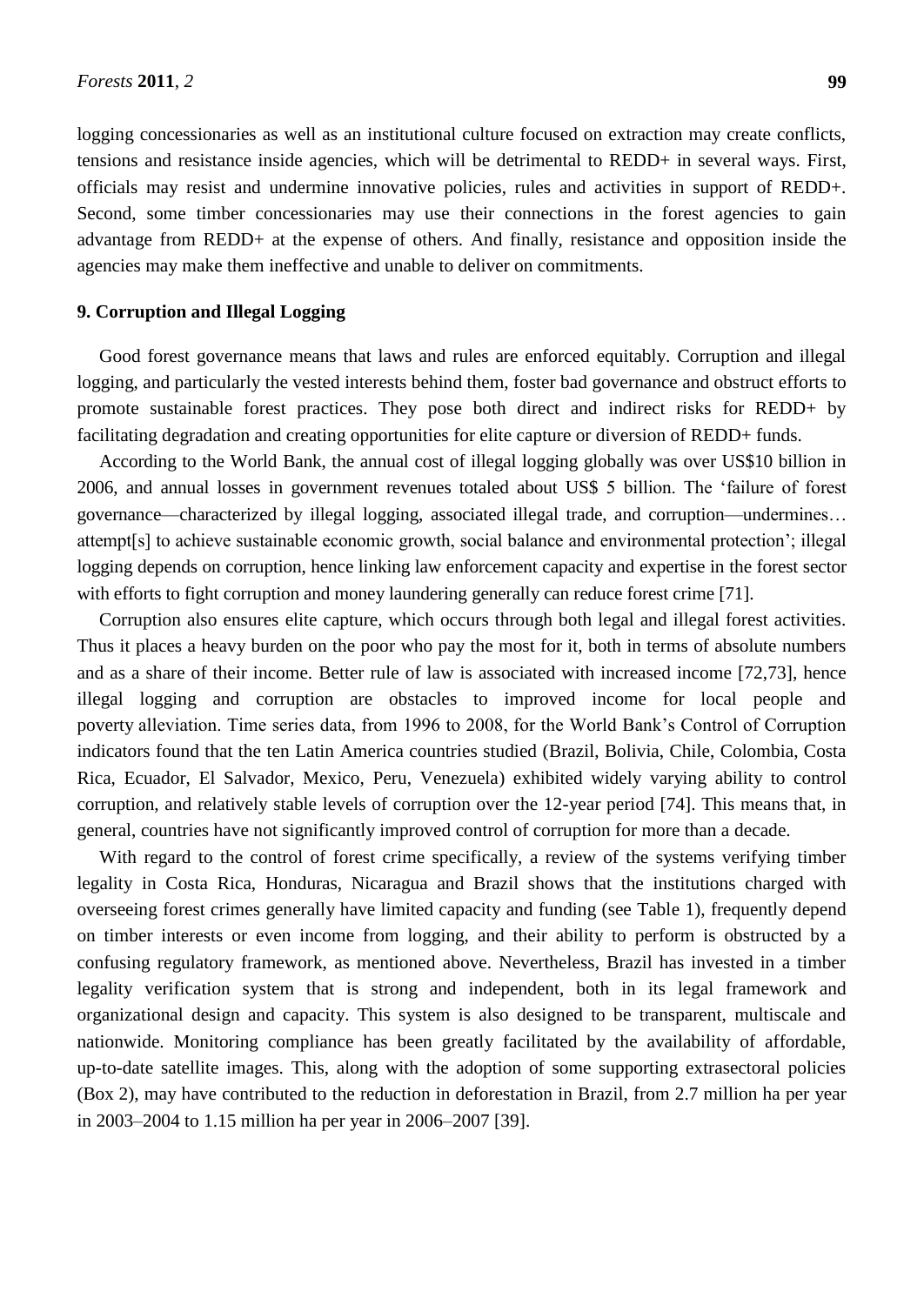|  | <b>Table 1.</b> Capacity, independence and legal certainty for institutions charged with logging |  |  |  |  |
|--|--------------------------------------------------------------------------------------------------|--|--|--|--|
|  | oversight in selected countries in Latin America (Adapted from [75]).                            |  |  |  |  |

| Capacity/Country                                                                               | <b>Costa Rica</b>                                                                                                                                                                                                  | Honduras                                                           | Nicaragua                                                                                          | <b>Brazil</b>                                                                                                                                                                                                                             |
|------------------------------------------------------------------------------------------------|--------------------------------------------------------------------------------------------------------------------------------------------------------------------------------------------------------------------|--------------------------------------------------------------------|----------------------------------------------------------------------------------------------------|-------------------------------------------------------------------------------------------------------------------------------------------------------------------------------------------------------------------------------------------|
| Level of government<br>funding for agencies<br>verifying legality of<br>timber                 | Insufficient                                                                                                                                                                                                       | Insufficient                                                       | <b>Extremely low</b>                                                                               | Mostly sufficient                                                                                                                                                                                                                         |
| Financial independence<br>and political support to<br>agencies verifying<br>legality of timber | Centrally funded but<br>field operations depend<br>on logging companies                                                                                                                                            | New agency<br>under the<br>Presidency has<br>financial<br>autonomy | Information not<br>available                                                                       | Strong political mandate,<br>inter-institutional<br>coordination, two<br>independent levels (federal<br>and state); but field<br>oversight and enforcement<br>paid by industry thus<br>leading to some dependence<br>on logging companies |
| Legal and regulatory<br>certainty and<br>comprehensiveness                                     | Relatively stable legal<br>framework, but too<br>complex and difficult to<br>comply with. No clearly<br>defined sanctions for<br>non-compliance.<br>Regulatory and<br>management functions<br>not clearly defined. | Regulatory and<br>methodological<br>gaps                           | Confusing and<br>overlapping<br>laws, legislative<br>uncertainty and<br>gaps, missing<br>mandates. | Coherent framework,<br>responsibilities of forest<br>professionals monitoring<br>management plans not<br>clearly defined. High levels<br>of transparency of forest<br>licensing information<br>support enforcement.                       |

The independence and transparency of a system and its component parts—both the agencies involved in timber legality verification and other arms of the executive, judicial or legislative branches—are widely accepted as key factors for reducing forest crime, including corruption and illegal logging and trade. The vested interests behind these are the main obstacles to reform. Civil society and external actors, including donors, can be important drivers of good governance [76]. Civil society organizations can act as watchdogs (e.g., the Forest Integrity Network, Global Watch, Amazon Watch, Bank Track); strengthen legality and sustainable management (e.g., the Forest Legality Alliance, the Forest Trust); promote transparency and participation in forest-related decisions (the Global Forest Initiative, the Forest People's Programme) and so on.

**Risks and opportunities for REDD+.** Corruption and illegal logging can indirectly weaken REDD+ by undermining reform efforts designed to support its objectives and increasing the risks associated with REDD+ investment. Illegal logging and corruption also pose direct risks for REDD+, as REDD+ is associated with potentially large sums of money. Corrupt practices, such as the diversion of funds in the transfer and payment of REDD+ compensation, will undermine the ability of governments to effectively curb deforestation and forest degradation. Elite capture will undercut the legitimacy of and support for REDD+. Further, reductions in carbon emissions through REDD+ initiatives could be offset by increases caused by illegal activities.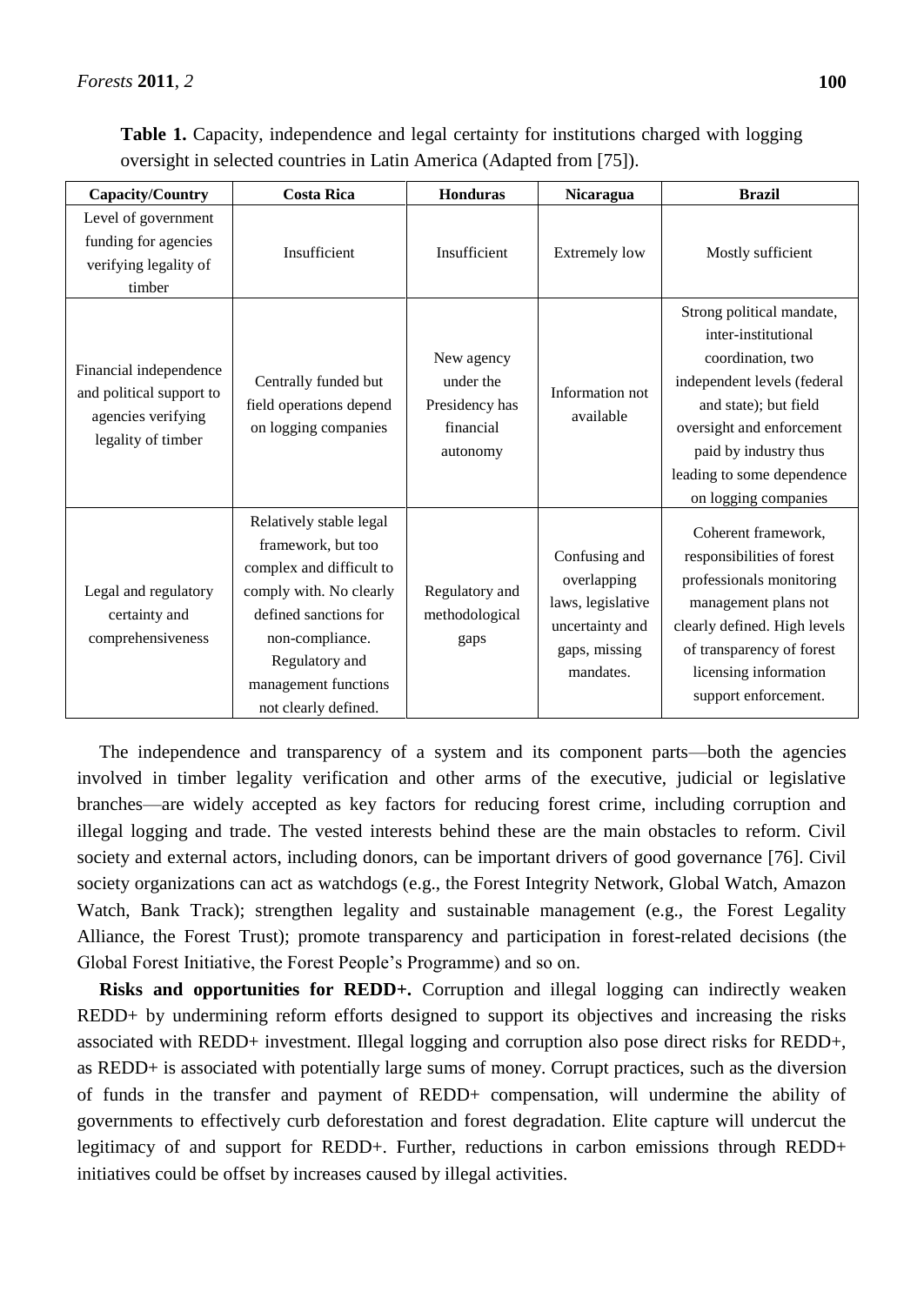REDD+ can improve governance and reduce direct or indirect risks for its success, if national REDD+ strategies, programs or reforms, and the donors supporting them, integrate efforts to build government capacity to enforce the law, reduce illegal logging and curb corruption, and engage and strengthen the role of civil society to promote good governance and to contribute to REDD+ implementation in various roles and at various scales.

Further, funding for REDD+ brings the opportunity for structural change. If it makes sustainable forest management and forest conservation economically viable, it will be able to re-direct investment from forest-destructive activities, reduce the risks for corrupt practices and make illegal logging less attractive.

#### **10. Citizen Participation**

Citizen participation and involvement in decision-making is considered to be an important aspect of good governance in general, even though concerns have been expressed that it may be a new form of tyranny—creating opportunities for manipulation and facilitating unjust use of power [77]. In Latin America, however, grassroots participation has been promoted by a wide range of social movements and a strong and vibrant environmental justice movement. Substantive grassroots participation in REDD+ negotiations and strategies is seen as fundamental to equity and legitimacy, but REDD+ has provoked some important organized objections, in part based on environmental justice principles [78].

Environmental justice is deeply rooted in the region, from local to transnational scales. The movement's pillars are *distributional* inequity and *procedural* inequity, promoting the search for 'greater political participation and more authentic citizenship' [79]. Urban, women's, labor, religious and other organizations and movements have been 'remapping social relations' throughout the region. Intellectuals have supported a multitude of non-governmental organizations (NGOs) based on a 'strong tradition of academic activism'. Indigenous movements have been central actors in mobilizing for rights over ancestral lands, frequently in forests, and a place at the negotiating table on policies affecting their rights or livelihoods [79]. Latin American governments have responded by putting in place legislation and mechanisms to streamline and institutionalize participation. Today, many LAC countries have Constitutional provisions and laws to promote justice, participation [80] and access to information [81] (see Figure 2). These legal frameworks change the relationship between the public and its social organizations and the government [82,83].

Despite these laws, however, the relationship between the public and the decision-makers remains complex. Marginalized, isolated groups have little access to information. Participation is limited to public consultation and rarely includes dialogue on policies; consultation occurs once implementation has already started, when it is too late to incorporate public input. Marginalized groups such as indigenous peoples are frequently excluded. Weak accountability is a barrier to public involvement in decisions as well. Limitations on who can seek judicial and administrative action; on what issues such action is possible; complex, expensive and time-consuming procedures—all of these are barriers to public involvement in strengthening accountability. With regard to natural resources, inadequate courts or mechanisms and judges with little or no understanding of environmental or related social issues have failed to resolve conflicts over external intervention, economic development and exploitation of forests, fields, fishing places and water resources [82].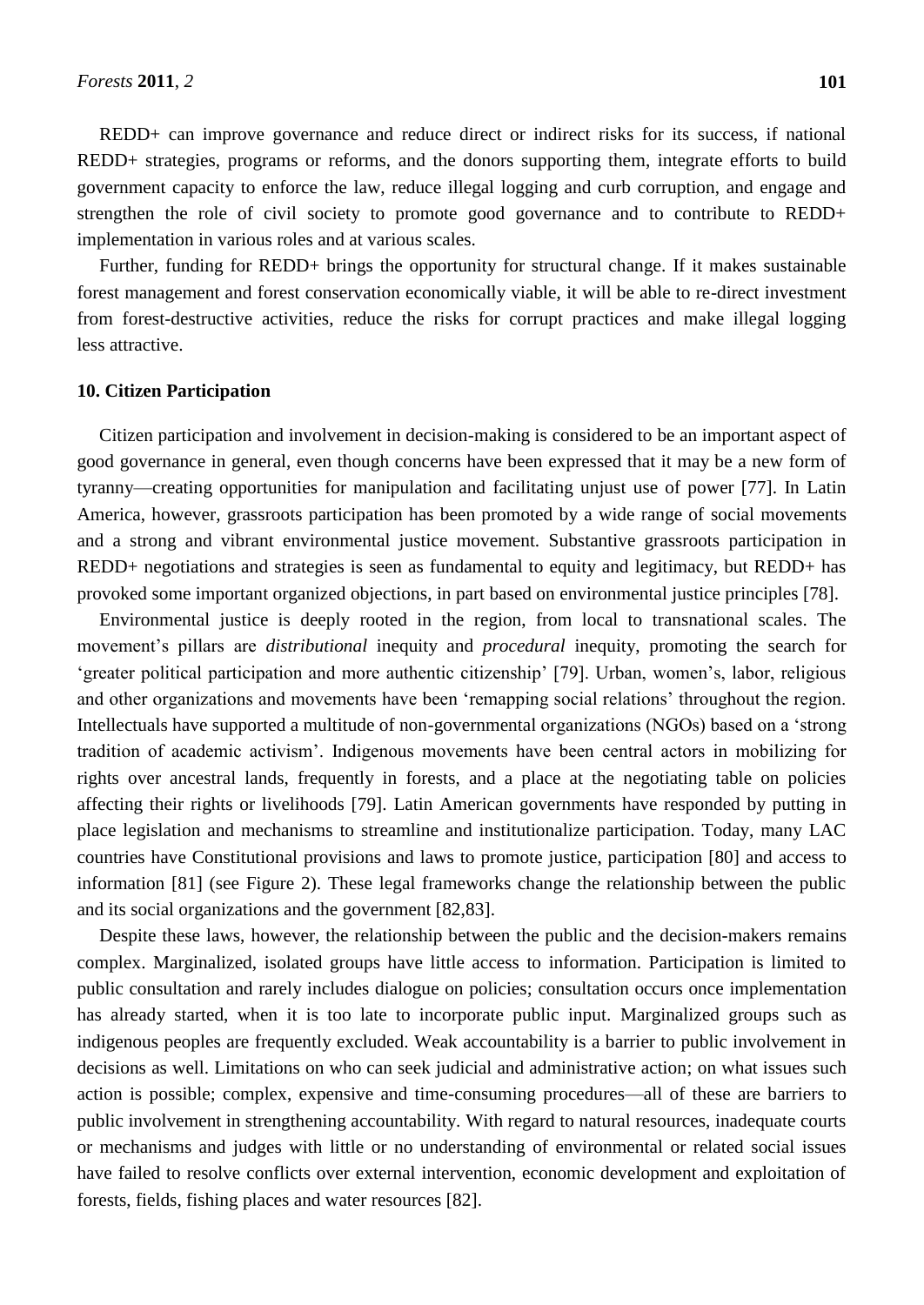**Figure 2**. Presence and quality of legal frameworks for participation and access to information in Chile, Colombia, Dominican Republic, Ecuador, Guatemala, Honduras, Mexico, Nicaragua, Panama, Peru and Uruguay (Data from [82]).



**Risks and opportunities for REDD+.** The failure of many governments to involve grassroots organizations and interested groups in national strategy design so far [84] presents risks for REDD+. Social organizations, NGOs and indigenous groups from Latin America have a strong stake—and increasingly, defined positions—regarding REDD+ design, who should be involved and how benefits should be distributed. Exclusion of these groups from policy dialogues and projects leads to resistance and conflict and the undermining of legitimacy for REDD+, jeopardizing chances for success. Given past experience, the level of funding and technical requirements associated with REDD+ may reinforce bureaucratic tendencies to centralize decisions of all kinds and promote closed-door decision making, which allows undue influence by vested interests.

In contrast, transparency and participation help avoid conflict and resistance. Citizen participation is relevant to REDD+ for at least two main reasons. First, citizens can provide valuable input to REDD+ policies and strategies. Second, citizens—particularly those living in or near forests—are important stakeholders in the design of both national REDD+ policies and projects on the ground and should be fully informed of their implications. An early and substantive dialogue and an effort to reach mutually beneficial agreement on how REDD+ should work at all scales will gain support, engage the interest of affected and knowledgeable groups and is more likely to result in mutually acceptable, and better, policies and projects and better implementation by a broad constituency.

#### **11. Forest Governance and REDD+: The Need for Effectiveness and Legitimacy**

This review of challenges in forest governance in Latin America suggests that the conditions for good forest governance discussed in the introduction have not been met, though there has been important progress in some arenas. On the one hand, REDD+ has the potential to influence forest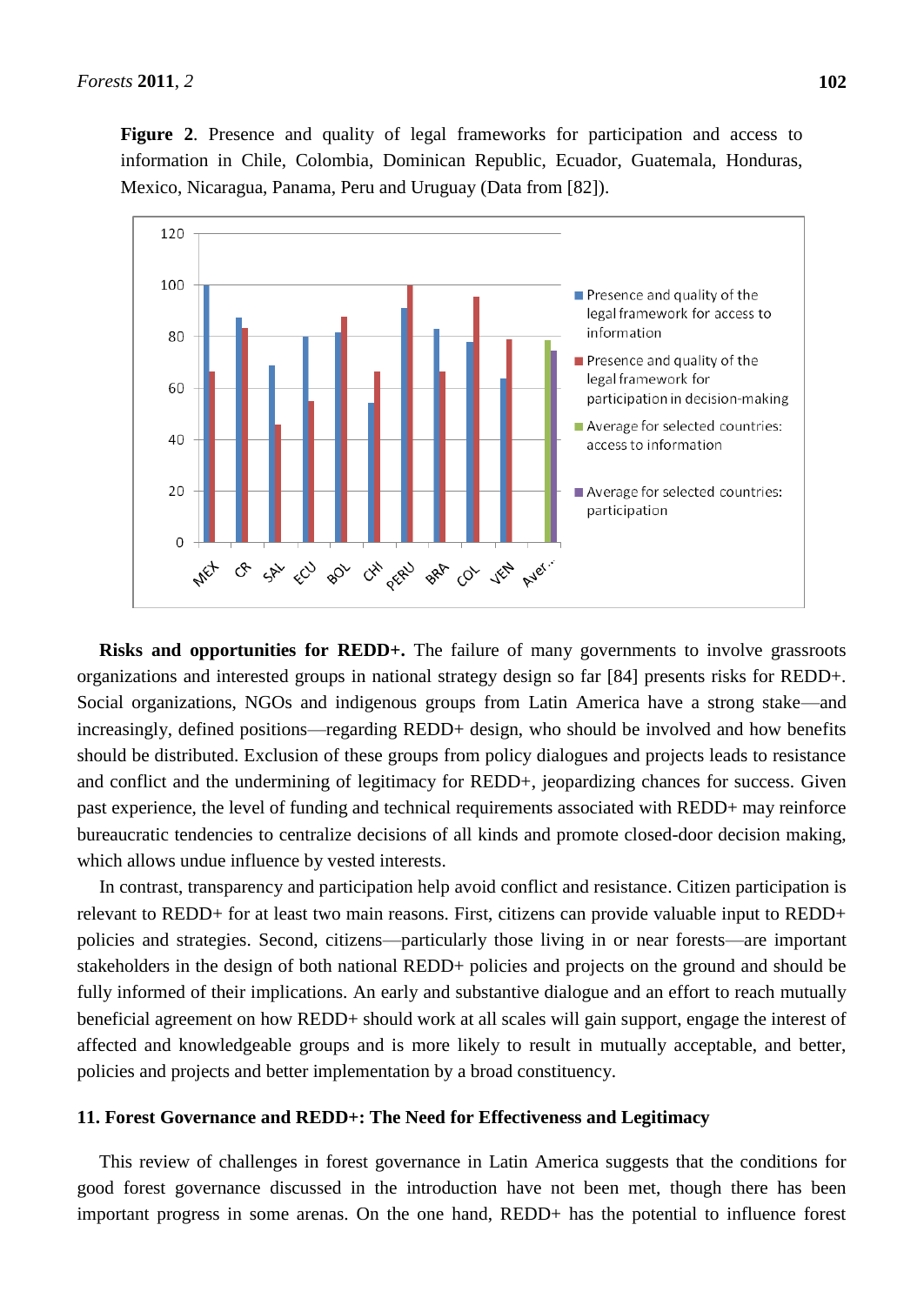governance positively and promote and strengthen positive trends. In fact, its success depends on it. On the other hand, however, it may end up being shaped by inherited problems and current deficiencies in forest governance.

The challenges are numerous:

- lack of integrated approaches to forests and, hence, contradictory policies leading to incentives for deforestation
- overly centralized decision making
- bureaucratic, narrowly focused and top-down approaches
- weak capacity among forest and environment institutes and local governments
- scientific information not used for decision making
- corruption and elite capture of benefits
- confusing and complex legal framework and inadequate application of the law
- competition and lack of clarity regarding forest tenure and carbon rights
- weak implementation of participation mechanisms

How are all of these relevant to REDD+? As stated earlier, REDD+ is primarily a financial, not a governance, mechanism. It will be affected by governance and it can also affect governance, though REDD+ certainly cannot solve all the problems of forest governance in Latin America. The fundamental benefit of REDD+ is that it is offering funding on a scale never before seen, to permit standing forests to compete with incentives and markets that would otherwise promote forest clearance or degradation. At its best, it would shift development priorities and promote a new, sustainable development model. At a minimum, it should offer alternative livelihood options to local forest peoples and alternative income sources for other actors pursing economic interests that compete with forest conservation. Because payments are contingent on performance, better laws and rules might emerge. Transparent accounting systems could help curb corruption. It might alter the incentive structure such that illegal logging is no longer attractive.

At the same time, however, granting substantial amounts of new funding for forests under existing problematic governance conditions can just as easily fuel corruption and elite capture, increase the stakes for vested interests, promote centralized decision making and control and provide incentives for land grabbing. Attempts at reform in the past demonstrate resistance to change, such as to a more integrated approach to forests, and particularly to changes in the structure of decision making, the status quo of the state bureaucracy and forest property rights.

Governance deficiencies present threats to REDD+ in two main ways. Some will have a negative impact on its **effectiveness**; others are likely to undermine its **legitimacy**.

**Effectiveness** refers to the ability to decrease carbon emissions. Most critical for REDD+, is the accurate assessment of the drivers of deforestation and degradation, at appropriate scales, and the design of specific policies, strategies and institutional mechanisms to address them. The key in the alignment of macroeconomic, lending, sectoral and other policies will be to make REDD+ economically viable so that illegal logging and forest land conversion to other uses is no longer an economically attractive alternative to forest conservation. Only then will gains through REDD+ not be offset by increased emissions in forests caused by development in other sectors. Designing such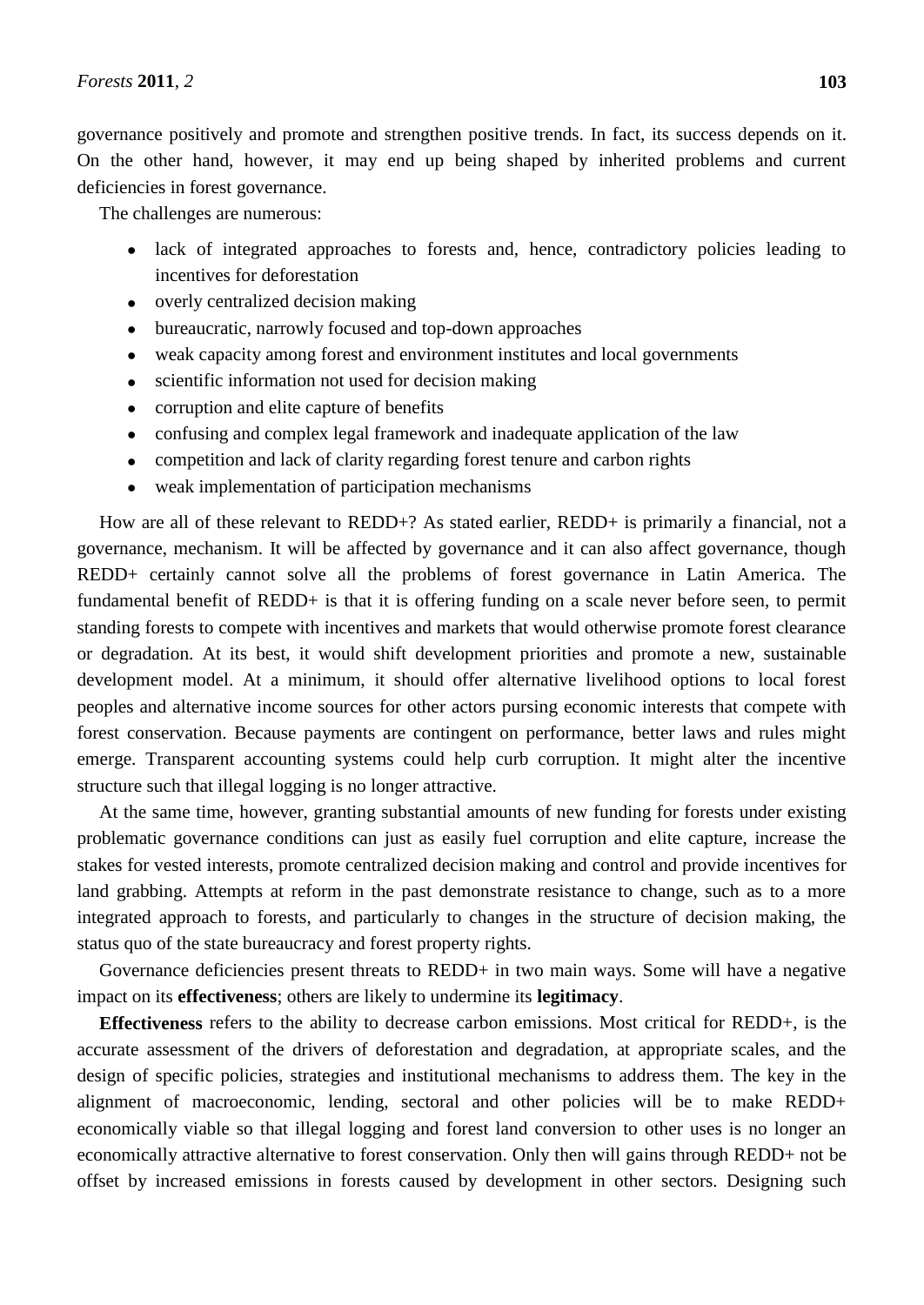policies would include building institutions for the assessment of trade-offs between different development objectives and for the management and resolution of intersectoral conflicts.

Subnational and local governments are important players who can contribute to a REDD+ design that reflects and is adapted to local realities and needs. REDD+ effectiveness will also be influenced by whether the mandates of national, subnational and local governments with regard to REDD+ are clear and consistently implemented.

REDD+ will require clear and coherent legal framework in the forest sector itself. While current forest policies are often contradictory and confusing, resulting in poor enforcement and corruption, REDD+ could provide an opportunity to overhaul them. The design of this legal framework will require new capacities and innovation. REDD+ provides an opportunity to re-think the existing institutional framework, renovate entrenched bureaucracies, and experiment with alternatives.

REDD+ success also depends on its **legitimacy**, which will, in turn, depend on its ability to gain broad support and engagement from indigenous groups, civil society, local governments and other stakeholders. For many of these groups, REDD+ raises concerns regarding global environmental justice, associated with the failure of nations causing global climate change to reach a binding agreement to limit their own carbon emissions. It is important to note that this issue interferes with the ability of REDD+ to obtain broad-based legitimacy in the political culture of Latin America.

At the national and subnational scales, other factors play a central role in legitimacy. Among these, tenure rights and the distribution of benefits and burdens are of paramount importance, as these will directly affect millions of people whose livelihoods depend on forests. Their acceptance—or rejection of, resistance or opposition to REDD+—will either ensure its legitimacy or lead to conflict and undermine it. Social safeguards should ensure the protection of local tenure rights and the effective use of mechanisms such as Free Prior and Informed Consent.

REDD+ legitimacy also depends on broad inclusion in decision making. To increase local legitimacy, rather than declaring blanket regulatory reforms or blueprints for projects, REDD+ could be designed to promote participatory and locally appropriate decision making regarding rules and solutions to deforestation and degradation, such as through adaptive management models [85] and participatory monitoring. This would also improve effectiveness.

Inclusion is also needed at broader scales, in the design, implementation and monitoring of national REDD+ strategies. Civil society engagement as watchdogs can promote the transparency of REDD+ decisions, performance information and payments and help prevent REDD+ associated corruption and elite capture.

Addressing issues of rights, inclusion and transparency will gain legitimacy for REDD+ by making it more **equitable** and fair. Legitimacy ultimately contributes to effectiveness, because it encourages voluntary compliance with provisions to reduce carbon emissions. Lack of legitimacy, on the other hand, is likely to lead to opposition and conflict, increasing transaction costs or sending REDD+ funders elsewhere. Striking a balance between local legitimacy and carbon emissions reductions may prove difficult and complex and will undoubtedly involve trade-offs. For example, in the short run carbon emissions reductions may be higher if this is the top priority – but this may mean rewarding companies and other actors responsible for high rates of deforestation, human rights violations or other 'bad' track records. In the long run, however, conflict and opposition will inevitably increase costs.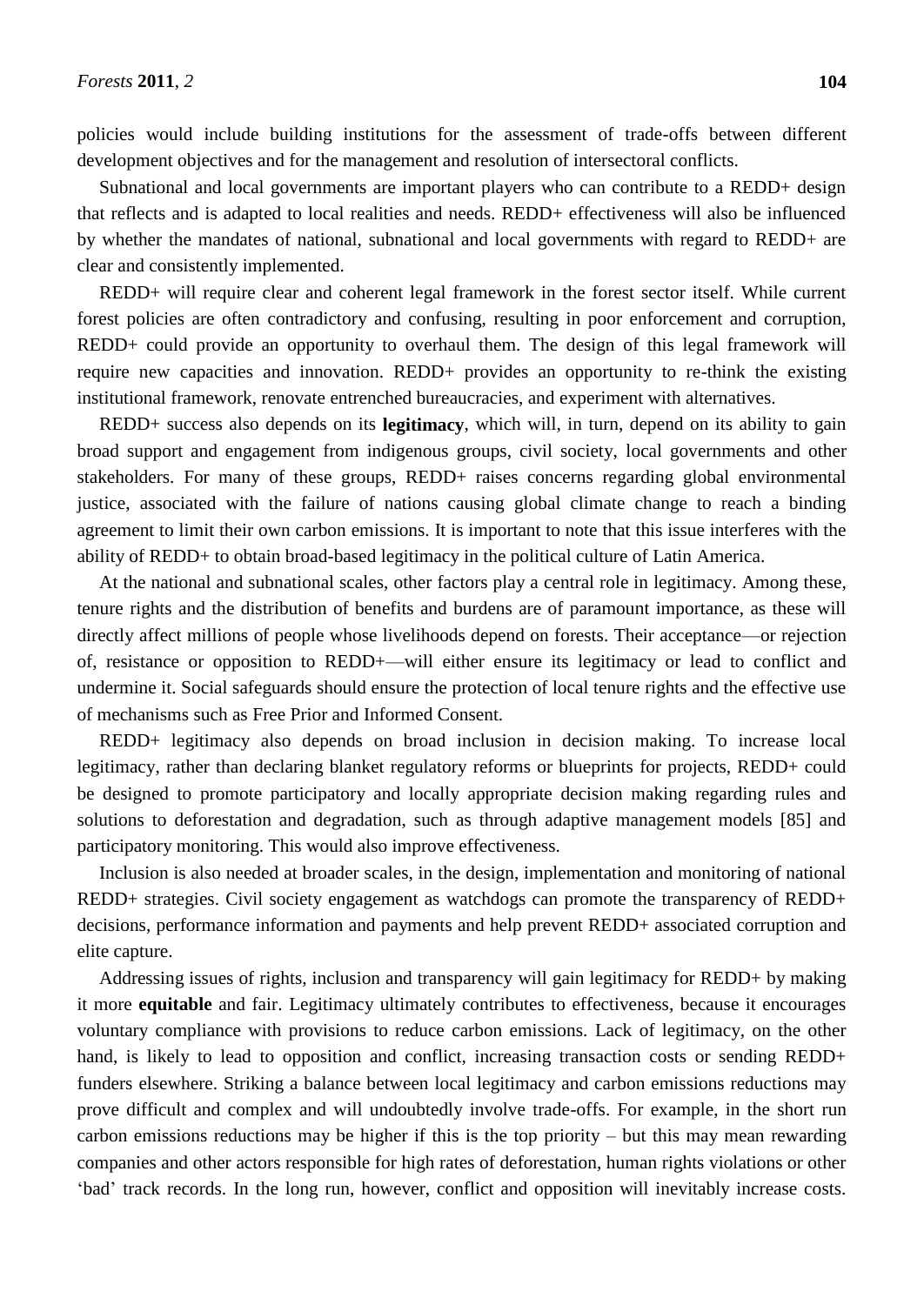Hence the importance of deliberative forms of participation from early on in the process. In other words, without both effectiveness and legitimacy, REDD+ is likely to have limited success.

#### **12. Conclusions: An Agenda for REDD+**

What are the priorities for REDD+ funds and policies that would minimize the risks of bad governance and/or overcome resistance to reform? First, it is important that forestry and environment administrations have the capacity to:

- Engage in a broad policy reform with other agencies
- Overhaul forestry policy and regulations and enforce them effectively
- Use scientific information for policy decisions
- Introduce and manage systems for transparency and citizen participation
- Be independent of industry

Some of this capacity, such as enforcement, independence of industry and introduction of systems for transparency and inclusion, are linked to funding levels and institutional arrangements regarding subordination and reporting. Other capacities, such as to engage in policy dialogue with other agencies, reform forest policies with broad citizen participation, and ensure transparency of decisions and information, require new skills, attitudes and behavior.

Second, the alignment of policies across sectors cannot be achieved by forest agencies alone. If REDD+ is to be successful in supporting the alignment of policies across state entities, it will require the development of coordination and conflict negotiation mechanisms under top-level political leadership.

Third, past attempts at reform have met resistance, such as to a more integral view of forests and particularly to changes in the structure of decision making, the status quo of the state bureaucracy, and forest property rights. Civil society organizations, NGOs and particularly forest-based peoples are as important as external agreements and safeguards for obtaining the political will needed for reform at national government level, hence governments and donors involved in REDD+ should invest in transparency mechanisms, citizen participation and strengthening the ability of citizens organizations to contribute to policy reform and REDD+ design.

Fourth, particularly where civil society organizations are weak, safeguards and independent monitoring should be a priority, in order to protect the rights and livelihoods of people living in forests.

Finally, REDD+ is an opportunity to support and promote existing positive trends for reform already present in Latin America, as well as the reformers behind them. Such reforms are likely to require significant investment by both national governments and the international community now, while countries are still preparing for REDD+. An investment today is likely to determine whether REDD+ will be efficient, effective and equitable in the long run, or whether it will be accommodated in a business-as-usual governance and development model.

#### **Acknowledgments**

The authors would like to thank Pablo Pacheco and four anonymous reviewers for very useful comments on an earlier version of this article.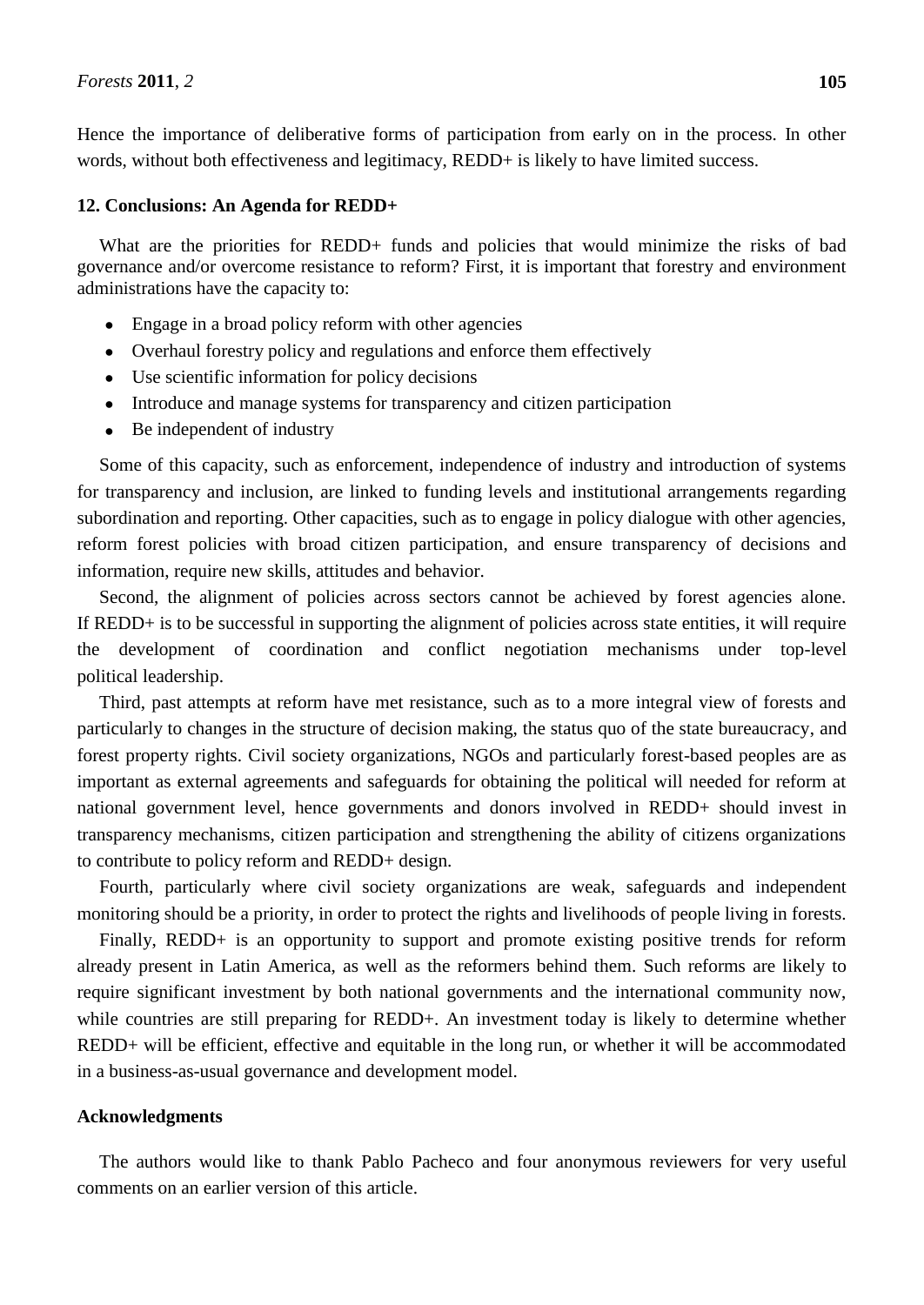# **References and Notes**

- 1. Court, J.; Hyden, G.; Mease, K. *Governance Performance: The Aggregate Picture*; World Governance Survey Discussion Paper 3; United Nations University: Tokyo, Japan, 2002; Available online: www.odi.org.uk/resources/download/3132.pdf (accessed on 9 August 2010).
- 2. ECOSOC (UN Economic and Social Council). Definition of basic concepts and terminologies in governance and public administration. Note by the Secretariat, Committee of Experts on Public Administration, 5th Session, New York, NY, USA, 27–31 March 2006, E/C.16/2006/4; United Nations: New York, NY, USA, 2006.
- 3. *Sustaining Forests: A World Bank Strategy*; The World Bank: Washington, DC, USA, 2002; Available online: http://siteresources.worldbank.org/EXTABOUTUS/Resources/ gss-biodiversityreading3-forest-strategy-booklet.pdf (accessed on 28 July 2010).
- 4. *A Decade of Measuring the Quality of Governance: Governance Matters 2006*; World Bank: Washington, DC, USA, 2006; Available online: http://siteresources.worldbank.org/PSGLP/ Resources/ADecadeofmeasuringthequalityofgovernance.pdf (accessed on 9 August 2010).
- 5. Bell, S. *Economic Governance and Institutional Dynamics*; Oxford University Press: Melbourne, Australia, 2002.
- 6. Cotula, L.; Mayers, M. *Tenure in REDD: Start-Point or Afterthought*? International Institute for Environment and Development: London, UK, 2009.
- 7. Huitema, D.; Mostert, E.; Egas, W.; Moellenkamp, S.; Pahl-Wostl, C.; Yalcin, R. Adaptive water governance: Assessing the institutional prescriptions of adaptive (co-)management from a governance perspective and defining a research agenda. *Ecol. Soc.* **2009**, *14*, 26; Available online: http://www.ecologyandsociety.org/vol14/iss1/art26/ (accessed on 29 November 2010).
- 8. Oyono, P.R.; Ribot, J.C.; Larson; A.M. *Green and Black Gold in Rural Cameroon: Natural Resources for Local Governance, Justice and Sustainability*; Working Paper #22; World Resources Institute: Washington, DC, USA, 2006.
- 9. Sandbrook, C.; Nelson, F.; Adams, W.A.; Agrawal, A. Carbon, forests and the REDD paradox. *Oryx* **2010**, *44*, 330-334.
- 10. Saunders, J; Reeve, R. Monitoring Governance for Implementation of REDD+. Background paper one for *Monitoring Governance Safeguards in REDD+ Expert workshop*, London, UK, 24–25 May 2010; Chatham House: London, UK, 2010.
- 11. Tacconi, L. Decentralization, forest and livelihoods: Theory and narrative. *Glob. Environ. Change* **2007**, *12*, 338-348.
- 12. *Global Forest Resources Assessment 2005*; FAO: Rome, Italy, 2006.
- 13. Magrin, G.; Gay Garc á, C.; Cruz Choque, D.; Gim énez, J.C.; Moreno, A.R.; Nagy, G.J.; Nobre, C.; Villamizar, A. Climate change 2007: Impacts, adaptation and vulnerability. In *Contribution of Working Group II to the Fourth Assessment Report of the Intergovernmental Panel on Climate Change*; Parry, M.L., Canziani, O.F., Palutikof, J.P., van der Linden, P.J., Hanson, C.E., Eds.; Cambridge University Press: Cambridge, UK, 2007; pp. 581-615; Available online: http://www.ipcc.ch/publications\_and\_data/ar4/wg2/en/ch13s13-3-2.html (accessed on 30 April 2010).
- 14. *State of Forestry in the Latin American and Caribbean Region*; FAO: Rome, Italy, 2004.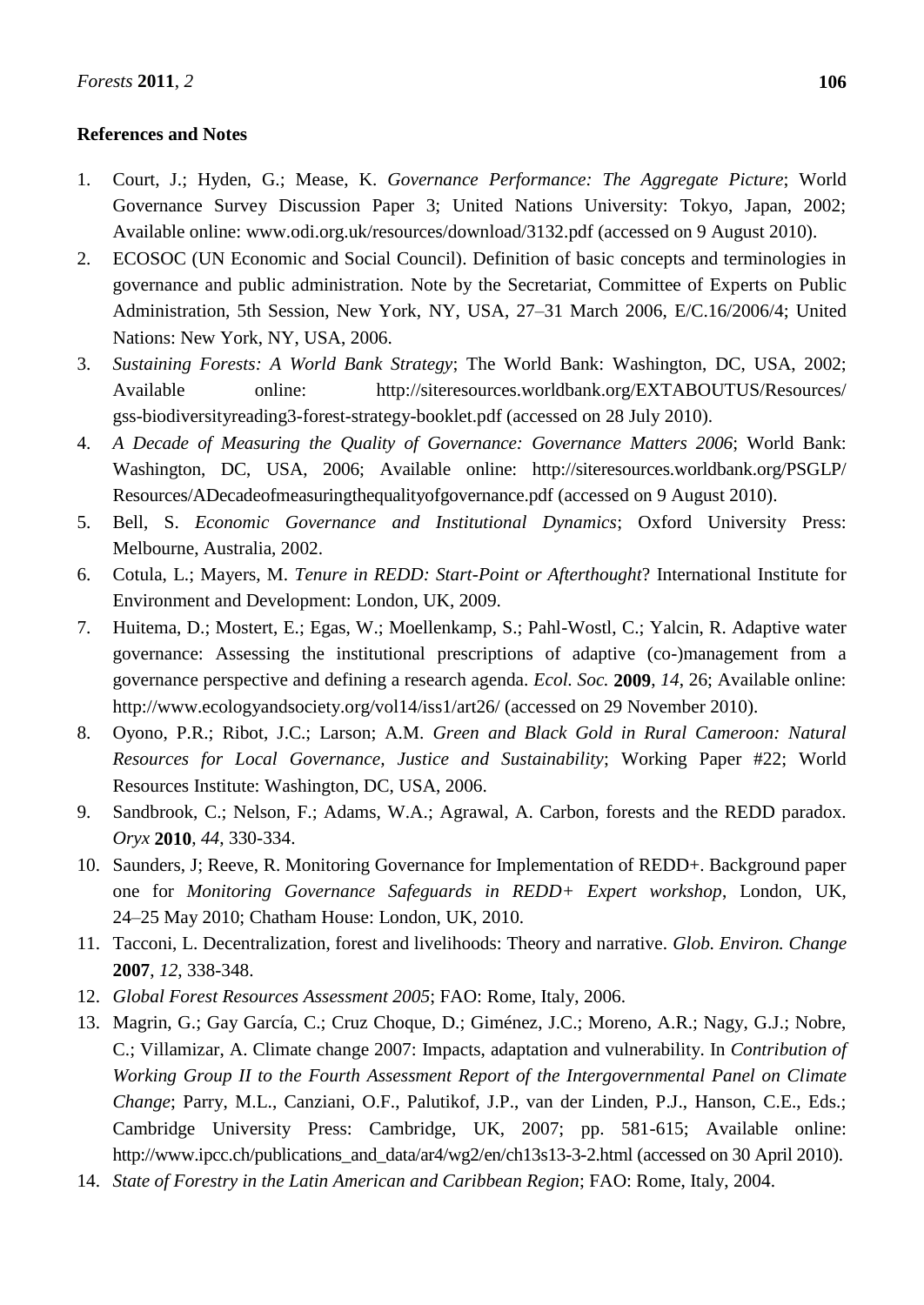- 15. CEPAL; FAO; IICA. *The Outlook for Agriculture and Rural Development in the Americas: A Perspective on Latin America and the Caribbean*; IICA: San Jose, Costa Rica, 2009.
- 16. Pacheco, P.; Aguilar-Støen, M.; Borner, J.; Etter, A.; Putzel, L.; Vera Diaz, M.D.C. Landscape transformation in tropical Latin America: Assessing trends and policy implications towards REDD+. *Forests* **2011**, *2*, 1-29.
- 17. Quijandría, B.; Monares, A.; Ugarte, R. *Assessment of Rural Poverty: Latin America and the Caribbean*; IFAD: Santiago de Chile, Chile, 2001.
- 18. Sunderlin, W.D.; Angelsen, A.; Belcher, B.; Burgers, P.; Nasi, R.; Santoso, L.; Wunder, S. Livelihoods, forests, and conservation in developing countries: An overview. *World Dev.* **2005**, *33*, 1383-1402.
- 19. Ayres, E. Mapping the nature of diversity: A landmark project reveals a remarkable correspondence between indigenous land use and the survival of natural areas. *World Watch* **2003**, *March–April*; Available online: http://www.nativelands.org/PUBLICATIONS/Pub/ MappingDIVERSITY.pdf (accessed on 4 January 2011).
- 20. *Red Amazónica de Información Socioambiental Georeferenciada* (RAISG); Available online: http://raisg.socioambiental.org/node/106 (accessed on 10 July 2010).
- 21. Hall, G.; Patrinos, H.A. *Indigenous Peoples, Poverty and Human Development in Latin America: 1994–2004*; World Bank: Washington, DC, USA, 2004.
- 22. FAOSTAT. 2010; Available online: http://faostat.fao.org (accessed on 4 January 2011).
- 23. Lopez-Feldman, A.; Mora, J.; Taylor, J.E. Does natural resource extraction mitigate poverty and inequality? Evidence from rural Mexico and a Lacandona rainforest community. Department of Agricultural and Resource Economics, UCDARE Working Papers; University of California: Davis, CA, USA, 2006.
- 24. International Tropical Timber Organization (ITTO). *Status of Tropical Forest Management 2005*; ITTO Technical Series no. 24; ITTO: Yokohama, Japan, 2006.
- 25. Inter-American Development Bank (IDB). *El subsector pecuario en Centroamerica, Division de Estudios Generales, Departamento de Desarrollo Económico y Social*; IDB: Managua, Nicaragua, 1977.
- 26. Clay, J.W. *Indigenous People and Tropical Forests: Models of Land Use And Management from Latin America*; Report 27; Cultural Survival: Cambridge, MA, USA, 1988.
- 27. Barry, D.; Larson, A.M.; Colfer, C.J.P. Forest tenure reform: An orphan with only uncles. In *Forests for People: Community Rights and Forest Tenure Reform*; Larson, A.M., Barry, D., Dahal G.R., Colfer, C.J.P., Eds.; Earthscan: London, UK, 2010; pp. 19-42.
- 28. Ankersen, T.; Ruppert, T. Tierra y libertad, the social function doctrine and land reform in Latin America. *Tulane Environ. Law J.* **2006**, *19*, 69-120.
- 29. van Cott, D.L. *The Friendly Liquidation of the Past: The Politics of Diversity in Latin America*; University of Pittsburgh Press: Pittsburgh, PA, USA, 2000.
- 30. World Bank. *World Development Report*; Oxford University Press: New York, NY, USA, 1997.
- 31. Boscolo, M.; van Dijk, K.; Savenije, H. Financing sustainable small-scale forestry: Issues and lessons from national forest financing strategies. *Forests* **2010**, *1*, 230-249.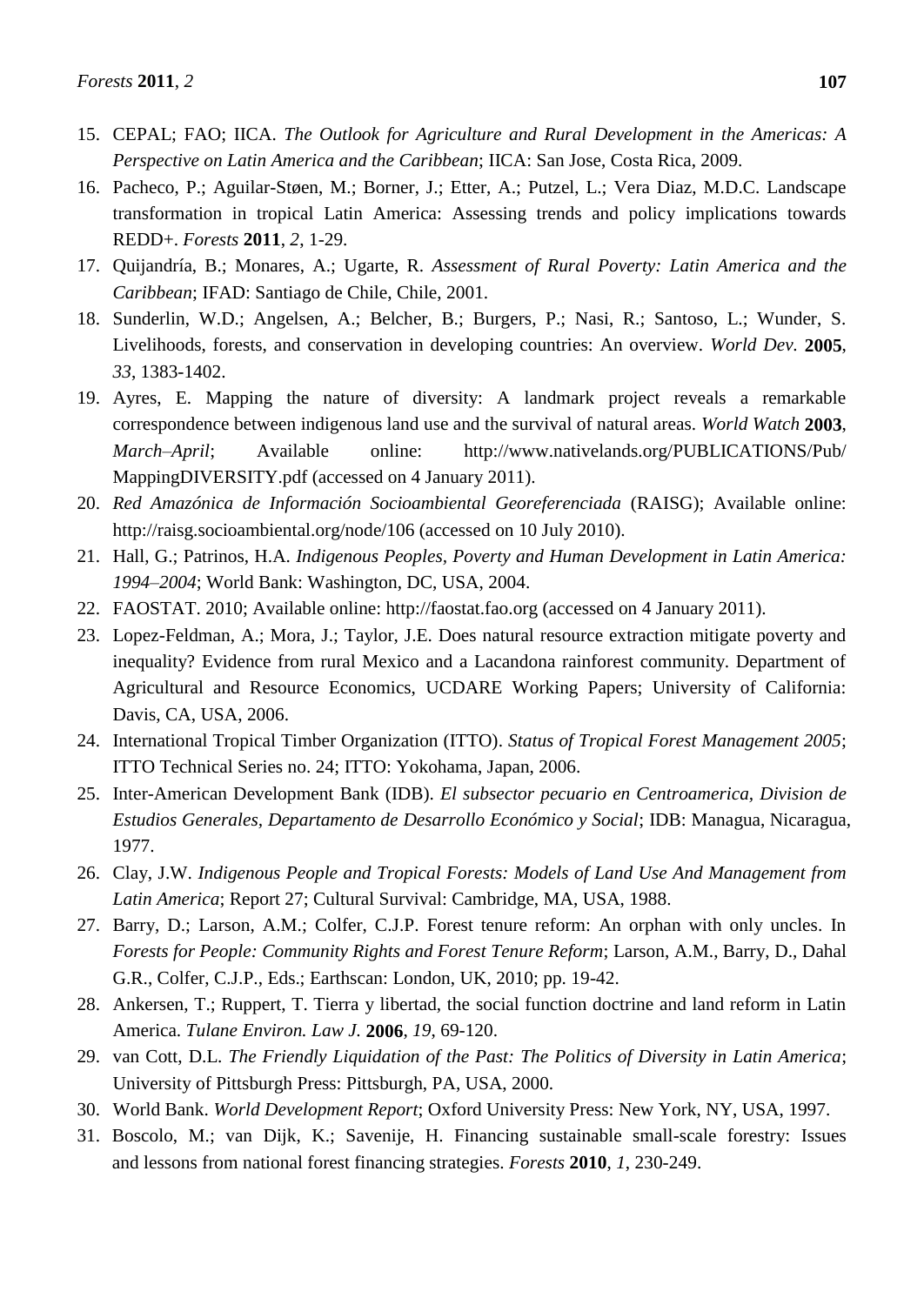- 32. Cronkleton, P.; Bray, D.; Medina, G. Community forest management and REDD development: Lessons from Mexico, Bolivia and Brazil. Presented at the *Oaxaca Workshop on Forest Governance, Decentralization and REDD+ in Latin America and the Caribbean*, *A Country-Led Initiative in Support to UNFF by the Governments of Mexico and Switzerland*, Oaxaca, 31 August–3 September 2010.
- 33. Hecht, S. Soybeans, development and conservation on the Amazon frontier. *Dev. Change* **2005**, *36*, 375-404.
- 34. Schoneveld, G. *Potential Land Use Competition from First-Generation Biofuel Expansion in Developing Countries (Occasional Paper)*; CIFOR: Bogor, Indonesia, 2011.
- 35. Fischer, G.; Hizsnyik, E.; Prieler, S.; Shah, M.; van Velthuizen, H. Biofuels and food security: *Implications of an Accelerated Biofuels Production. Summary of the OFID Prepared by IIASA (International Institute for Applied Systems Analysis)*; OFID Pamphlet Series; The OPEC Fund for International Development: Vienna, Austria, 2009.
- 36. Binswanger, H. *Brazilian Policies That Encourage Deforestation*; Working Paper No. 16; Environment Department, World Bank: Washington, DC, USA, 1989.
- 37. Hecht, S. Environment, development and politics: Capital accumulation and the livestock sector in eastern Amazonia. *World Dev.* **1985**, *13*, 663-684.
- 38. *Public Policies and the Misuse of Forest Resources*; Repetto, R., Gillis, M., Eds.; A World Resources Institute Book; Cambridge University Press: Cambridge, UK, 1988.
- 39. Skutsch, M.; Masera, O.; Gao, Y. *Policies that Moderate the Impacts of Biofuels on Deforestation*, Draft; CIFOR and UNAM: Bogor, Indonesia, 2010.
- 40. Wertz-Kanounnikoff, S.; Angelsen, A. Global and national REDD+ architecture: Linking institutions and actions. In *Realising REDD+: National Strategy and Policy Options*; Angelsen, A.; Brockhaus, M., Kanninen, M., Sills, E., Sunderlin, W.D., Wertz-Kanounnikoff, S., Eds.; Center for International Forestry Research (CIFOR): Bogor, Indonesia, 2009; pp. 13-24.
- 41. Mitchell, C. New studies of political decentralization in Latin America. *Latin Am. Res. Rev.* **2006**, *41*, 175-184.
- 42. Larson, A.M.; Pacheco, P.; Toni, F.; Vallejo, M. Trends in Latin American forestry decentralisations: Legal frameworks, municipal governments and forest-dependent groups. *Int. Forest. Rev.* **2007**, *9*, 734-747.
- 43. Toni, F. Decentralisation and REDD+ in Brazil. *Forests* **2011**, *2*, 66-85.
- 44. Rayner, S. How to eat an elephant: A bottom-up approach to climate policy. *Climate Policy* **2010**, *10*, 615-621.
- 45. Cerbu, G.A.; Swallow, B.M.; Thompson, D.Y. Locating REDD: A global survey and analysis of REDD readiness and demonstration activities. *Environ. Sci. Policy* **2010**, in press.
- 46. Agrawal, A.; Nelson, F.; Adams, W.M.; Sandbrook, C. Governance and REDD: A reply to Wunder. *Oryx* **2010**, *44*, 335-338.
- 47. Wunder, S. Forest decentralization for REDD? A response to Sandbrook *et al. Oryx* **2010**, *44*, 335-338.
- 48. Conyers D. Decentralization: The latest fashion in development administration? *Public Administ. Dev.* **1983**, *3*, 97-109.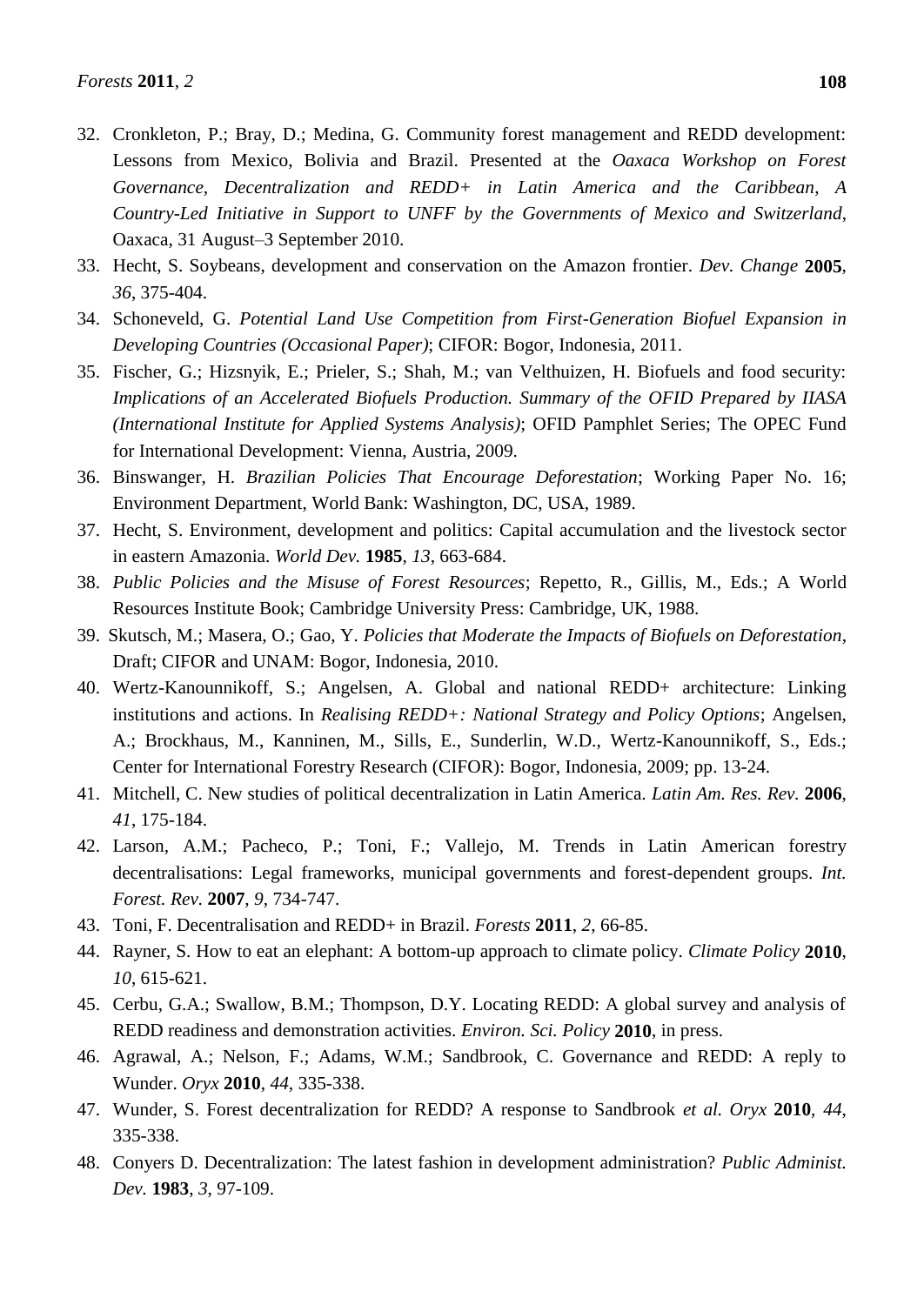- 49. Larson, A.M. Formal decentralization and the imperative of decentralization 'from below': A case study of natural resource management in Nicaragua. In *Democratic Decentralization through a Natural Resource Lens*; Ribot, J.C., Larson, A.M., Eds; Routledge: London, UK, 2005.
- 50. Corbera, E.; Estrada, M.; May, P.; Navarro, G.; Pacheco, P. Rights to forests and carbon: Insights from Mexico, Brazil and Costa Rica. Presented at the *Oaxaca Workshop on Forest Governance, Decentralization and REDD+ in Latin America and the Caribbean, A Country-Led Initiative in Support to UNFF by the Governments of Mexico and Switzerland*, Oaxaca, 31 August–3 September 2010.
- 51. Barragán, L. *Documento base preliminar del foro electrónico: pueblos indígenas y áreas protegidas en América Latina*; Progress Report; Food and Agriculture Organization and Organismo Autónomo Parques Nacionales de España: Santiago, Chile. January 2007; Available online: http://www.rlc.fao.org/es/tecnica/ parques/pdf/DocBaseP.pdf (accessed on 1 July 2010).
- 52. van Dam, C. Indigenous territories and REDD in Latin America: Opportunity or threat? Presentation at the *Oaxaca Workshop on Forest Governance, Decentralization and REDD+ in*  Latin America and the Caribbean, A Country-Led Initiative in Support to UNFF by the *Governments of Mexico and Switzerland*, Oaxaca, 31 August–3 September 2010.
- 53. *Tropical Forest Tenure Assessment: Trends, Challenges and Opportunities*; RRI: Washington, DC, USA; International Tropical Timber Organization: Yokohama, Japan, 2009.
- 54. Larson, A.M.; Barry, D.; Cronkleton, P.; Pacheco, P. *Tenure Rights and Beyond: Community Access to Forest Resources in Latin America*; CIFOR Occasional Paper 50; CIFOR: Bogor, Indonesia, 2008.
- 55. *Forests for People: Community Rights and Forest Tenure Reform*; Larson, A.M., Barry, D., Dahal, G.R., Colfer, C.J.P., Eds.; Earthscan: London, UK, 2010.
- 56. Larson, A.M.; Mendoza-Lewis, J. *Desafíos en la Tenencia Comunitaria de Bosques en la Región Autónoma Atlántico Norte (RAAN) de Nicaragua*; CIFOR/URACCAN: Managua, Nicaragua, 2009.
- 57. Monterroso, I.; Barry, D. *Tenencia de la tierra, bosques y medios de vida en la reserva de la biosfera Maya en Guatemala: Sistema de concesiones forestales comunitarias*; CIFOR/FLACSO, Editorial de Ciencias Sociales: Guatemala, 2009.
- 58. Cronkleton, P.; Pacheco, P.; Ibarguen, R.; Albornoz, M. *Reformas en la tenencia de la tierra y los bosques: La gestión communal en las tierras bajas de Bolivia*; CIFOR and CEDLA: La Paz, Bolivia, 2009.
- 59. Pacheco, P.; Nunes, W.; Rocha, C.; Vieira, I.; Herrera, J.; Alves, K.; Feitosa, T.; Cayres, G. *Acesso à terra e meios de vida: examinando suas interações em três locais no Estado do Pará*; CIFOR,LAET/NEAF/UFPA/ARCA: Santa Cruz, Bolivia, 2008.
- 60. Cotula, L.; Dyer, N.; Vermeulen, S. *Fuelling Exclusion? The Biofuels Boom and Poor People's Access to Land*; International Institute for Education and Development: London, UK, 2008.
- 61. *Food and Agricultural Organization of the UN (FAO) National Forestry Monitoring and Assessment*; FAO: Rome, Italy; Available online: http://www.fao.org/forestry/nfma/47655/en/ (accessed on 15 August 2010).
- 62. Quiroga, R.; Maluenda, J.; Castano, J. Mejoran las estadísticas forestales en Latinoamérica. *OIMT Actual. Forest. Trop.* **2003**, *11*, 13-15.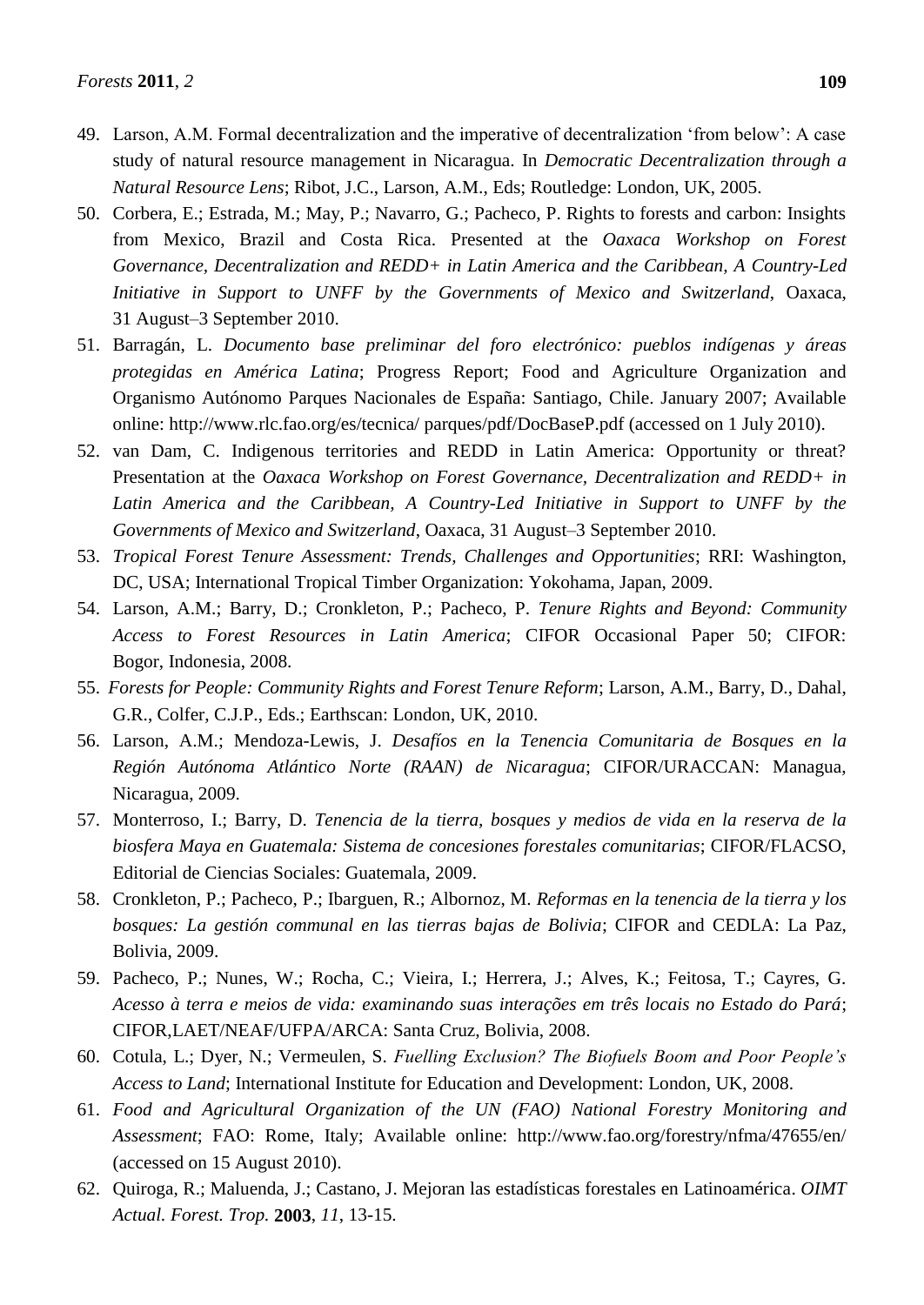- 63. Navarro, G.; Del Gatto, F.; Faurby, O.; Arguello, A. Verificación de la Legalidad en el Sector Forestal Nicaraguense. VI Congreso Forestal Centroamericano 'Competitividad, Sostenibilidad Forestal en Centroamérica', San Salvador, El Salvador, 29–31 August 2007.
- 64. Carvalheiro, K.; Sabogal, C.; Amaral, P. *Análise da legislação para o manejo florestal por pequenos produtores na Amazônia Brasileira*; Center for International Forestry Research (CIFOR): Belem, Pará, Brazil, 2008.
- 65. Silva, E.; Kaimowitz. D.; Bojanic, A.; Ekoko, F.; Manurung, T.; Pavez, I. Making the law of the jungle: The reform of forest legislation in Bolivia, Cameroon, Costa Rica, and Indonesia. *Glob. Environ. Polit.* **2002**, *2*, 63-97.
- 66. Larson, A.M.; Ribot, J. The poverty of forest policy: Double standards on an uneven playing field. *Sustain. Sci.* **2007**, *2*, 189-204.
- 67. Kolstad, I.; Soreide, T. Corruption in natural resource management: Implications for policy makers. *Res. Policy* **2009**, *34*, 214-226.
- 68. Contreras-Hermosilla, A. People, governance and forests: The stumbling blocks in forest governance reform. Presented at the *Oaxaca Workshop on Forest Governance, Decentralization and REDD+ in Latin America and the Caribbean, A Country-Led Initiative in Support to UNFF by the Governments of Mexico and Switzerland*, Oaxaca, 31 August–3 September 2010.
- 69. Elías, E. *Autogestión comunitaria de recursos naturales. El caso de Totonicapán*; FLACSO: Guatemala, 2007.
- 70. Elías, S.; Larson, A.; Mendoza, J. *Tenencia de la tierra, Bosques y Medios de Vida en el Altiplano Occidental de Guatemala*; CIFOR/FAUSAC: Guatemala, Guatemala, 2009.
- 71. *Strengthening Forest Law Enforcement and Governance—Addressing a Systemic Constraint to Sustainable Development*; World Bank: Washington, DC, USA, 2006.
- 72. Kaufmann, D. *Misrule of Law: Does the Evidence Challenge Conventions in Judiciary and Legal Reforms*? World Bank: Washington, DC, USA, 2001; Available online: http://siteresources.worldbank.org/INTWBIGOVANTCOR/Resources/misruleoflaw.pdf (accessed on 15 August 2010).
- 73. World Resources Report. *The Wealth of the Poor: Managing Ecosystems to Fight Poverty*; World Resources Institute: Washington, DC, USA, 2005.
- 74. Kaufmann, D.; Kraay, A.; Mastruzzi. M. *Governance Matters VIII: Governance Indicators for 1996–2008*; World Bank: Washington, DC, USA, 2009.
- 75. Brown, D.; Schreckenberg, K.; Bird, N.; Cerutti, P.; Del Gatto, F.; Diaw, C.; Fomete, T.; Luttrell, C.; Navarro, G.; Oberndorf, R. *Legal Timber: Verification and Governance in the Forest Sector*; Overseas Development Institute: London, UK, 2008.
- 76. *Using Drivers of Change to Improve Aid Effectiveness*; DFiD Practice paper; Department for International Development (DFID).: London, UK, 2005.
- 77. Crooke, B.; Kothari, U. *Participation: The New Tyranny*; Zed Books Ltd.: New York, NY, USA, 2004.
- 78. Durban Group for Climate Justice. No REDD! No REDD Plus. Global Sign-On Campaign against Schemes for Reducing Emissions from Deforestation and Forest Degradation. Durban Group for Climate Justice: Durban, South Africa, 13 April 2010; Available online: http://www.durbanclimatejustice.org (accessed on 10 September 2010).